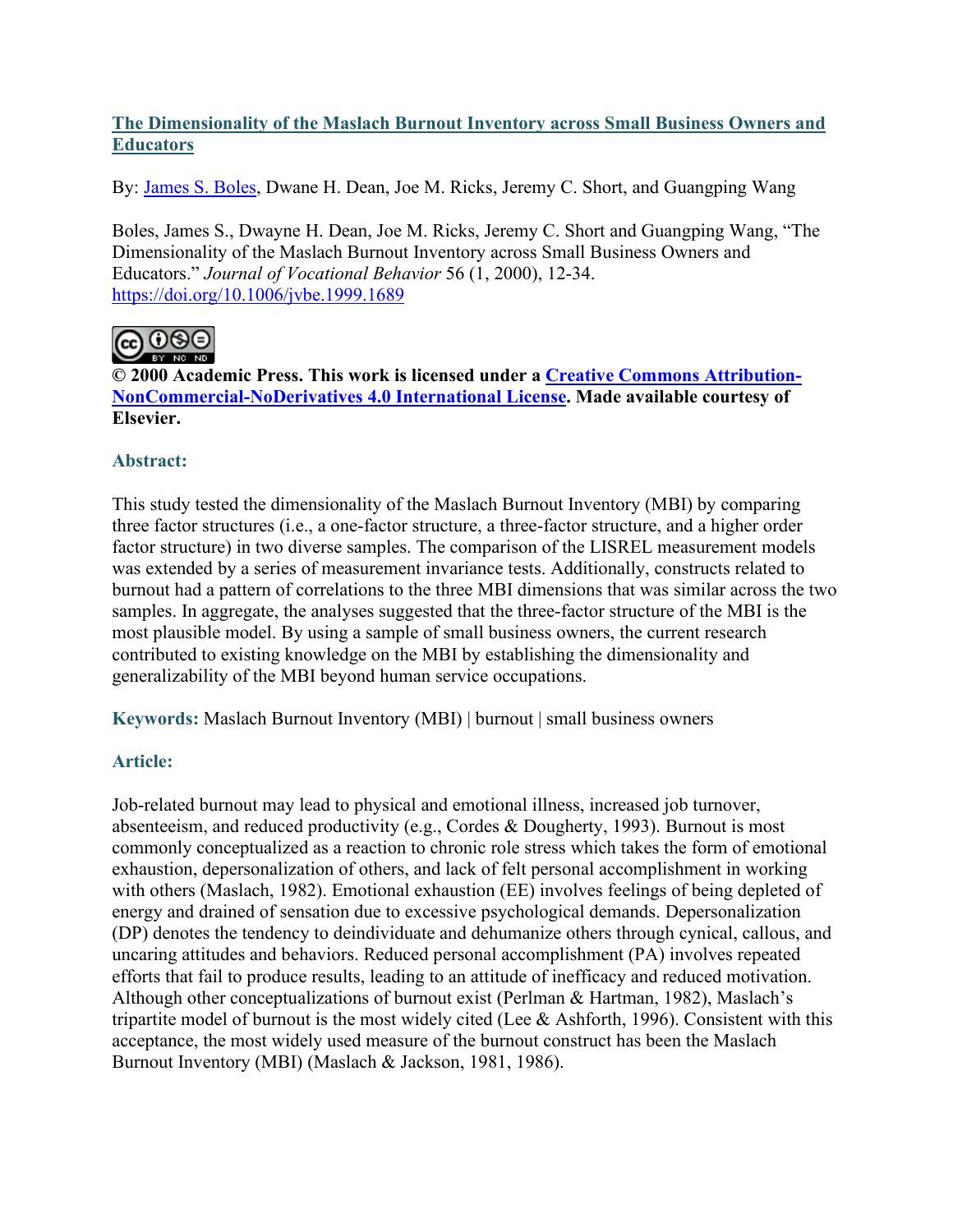Though the MBI has displayed high internal consistency and test–retest reliability in use, the dimensionality of the instrument has been questioned (Lee & Ashforth, 1990) because of the high reported correlation between the EE and DP dimensions (Cordes & Dougherty, 1993). Specifically, Lee and Ashforth (1996) reported a metacorrelation of .64 between EE and DP, and some authors have indicated that these two dimensions load on a single factor (Brookings, Bolton, Brown, & McEvoy, 1985; Dignan, Barrera, & West, 1986). Alternatively, other studies have reported a three-factor solution (Maslach & Jackson, 1981; Lee & Ashforth, 1990; Byrne, 1993). The question of dimensionality is important, relating directly to construct definition and the interpretation of scale scores. Accordingly, the first goal of this study was to compare several models of burnout dimensionality through confirmatory factor analysis, seeking the most parsimonious and explanatory model.

The second goal of this study was to examine the generalizability of the MBI to populations other than human service workers. This issue was addressed by comparing two samples from very different occupations, educators and small business owners, using simultaneous analysis of the data and relating the burnout dimensions to a set of stress-related variables identified in the literature. The conceptual development of the burnout construct, as well as the MBI scale, has been based primarily on studies of participants in the human service occupations (e.g., nurses, teachers, policemen, and social service workers). Because individuals in these occupations tend to have relatively higher levels of contact with people (clients) than do workers in other types of employment (Perlman & Hartman, 1982; Cordes & Dougherty, 1993), the MBI may not be generalizable to types of employment other than human service occupations.

To accomplish these two goals, we first review the relevant literature on the burnout concept, the factor structure of the MBI, and the relationships between the MBI dimensions and some stress variables associated with burnout in previous research. Based on this review, we develop two hypotheses related to the MBI factor structure and the correlation patterns of the MBI dimensions with other variables. We then report our research results with survey data collected from educators and small business owners. Confirmatory factor analysis was conducted on the two samples to examine the measurement model fit and obtain the proper dimensionality of the MBI. Through measurement invariance tests, we attempted to test the generalizability of the structural equivalence across the two different samples. We also conducted differential correlation tests for further establishing the generalizability of the MBI. Finally, we discuss our findings, study limitations, and future research directions.

#### **LITERATURE REVIEW**

#### The Burnout Construct

A process model specifying the developmental sequence of the three dimensions has been proposed by Leiter and Maslach (1988). They suggest that EE should appear first as chronic excessive work demands drain an individual's emotional resources. As a coping strategy, individuals limit their involvement with others and distance themselves psychologically (DP). Finally, individuals recognize the discrepancy between their original optimistic attitude and their current attitude, thereby experiencing a feeling of inadequacy in relating to people and performing their job (diminished PA). Although there is some dispute as to the proper temporal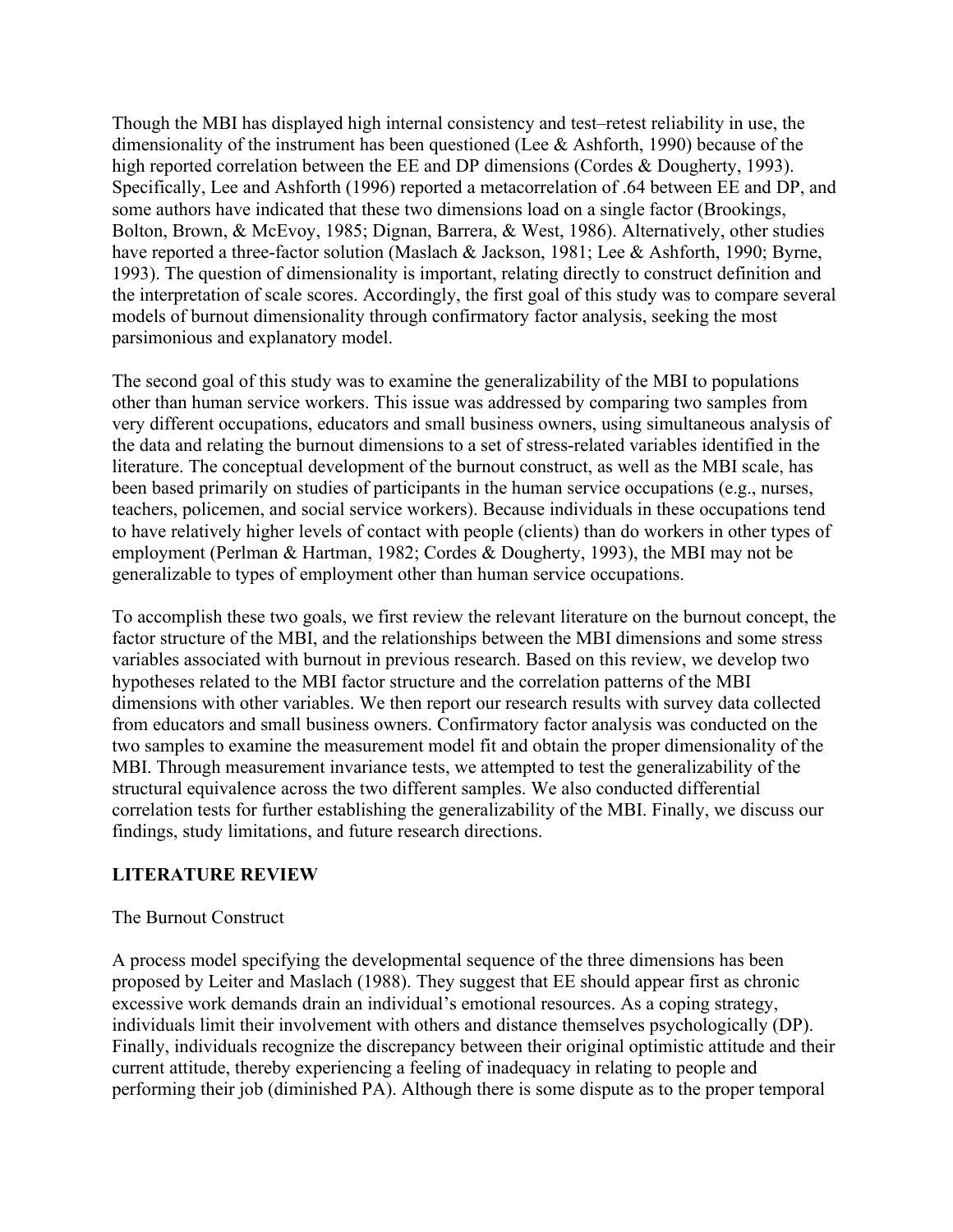sequence of dimensions in the development of burnout (Cordes & Dougherty, 1993), the present study is concerned with the measurement of burnout dimensions rather than their exact sequence in the process of burnout.

Literature suggests that burnout relates to stress, although the distinction between burnout and stress does not seem to be clear (Cordes & Dougherty, 1993). Schuler (1980) defines stress as a dynamic condition in which an individual is confronted with an opportunity/constraint/demand on being/having/doing what one desires and for which resolution is perceived to have uncertainty but which will lead to important outcomes. This definition appears to subsume burnout and characterize it as a particular type of job stress. When viewed as a type of stress, burnout may then be related to other stress variables. The literature has identified such variables as role conflict, role ambiguity, workload, job satisfaction, turnover intention, and organizational commitment (Bacharach, Bamberger, & Conley, 1991; Boles, Johnston, & Hair, 1997; Cordes & Dougherty, 1993; Lee & Ashforth, 1996) as associated with the burnout construct.

The rationale for this study to relate burnout dimensions to these stress-related variables is twofold. First, there appears to be a general pattern of differential correlation between the burnout dimensions and the stress-related variables (Lee & Ashforth 1996), meaning that these variables are generally more strongly associated with one particular burnout dimension than others. Specific metacorrelations reported by Lee and Ashforth (1996) between the stress-related variables and the burnout dimensions (in the order of EE, DP, and PA) are as follows: role conflict (.53, .37, 2.21), role ambiguity (.21, .34, .11), workload (.65, .34, 2.09), job satisfaction (2.31, 2.44, .29), turnover intention (.44, .31, 2.16), and organizational commitment (2.43, 2.42, 2.02). It seems that these variables generally relate to EE more strongly than to DP or PA and that PA seems to have the lowest correlation with these variables (Lee & Ashford, 1996). Metacorrelations of EE with DP and PA are .64 and 2.22, respectively, whereas the PA–DP correlation is reported to be 2.34. Thus, correlations between MBI dimensions and various constructs, to the extent they confirm this general pattern, may provide some supportive evidence for establishing distinct burnout dimensions.

Second, if we expect that burnout is also experienced by employees in occupations outside of human services and that the MBI can be used to measure their levels of burnout, the pattern of differential correlations between samples from the two populations would also be expected to hold. In other words, examination of the differential correlation patterns may help to establish the generalizability of the MBI.

#### Dimensional Structure of the MBI

While most previous studies on human service professionals yielded three burnout factors representing EE, DP, and PA (e.g., Byrne, 1991; Green & Walkey, 1988; Maslach & Jackson, 1981), some researchers have reported a two-factor structure with EE and DP loaded on a single factor (Brookings, Bolton, Brown, & McEvoy, 1985; Dignan, Barrera, & West, 1986). Other research reports a four-factor structure (Firth, McIntee, McKeown, & Britton, 1985; Iwanicki & Schwab, 1981). Thus, one issue revealed by previous research is the number of distinct MBI dimensions when respondents are from the typical human contact professions.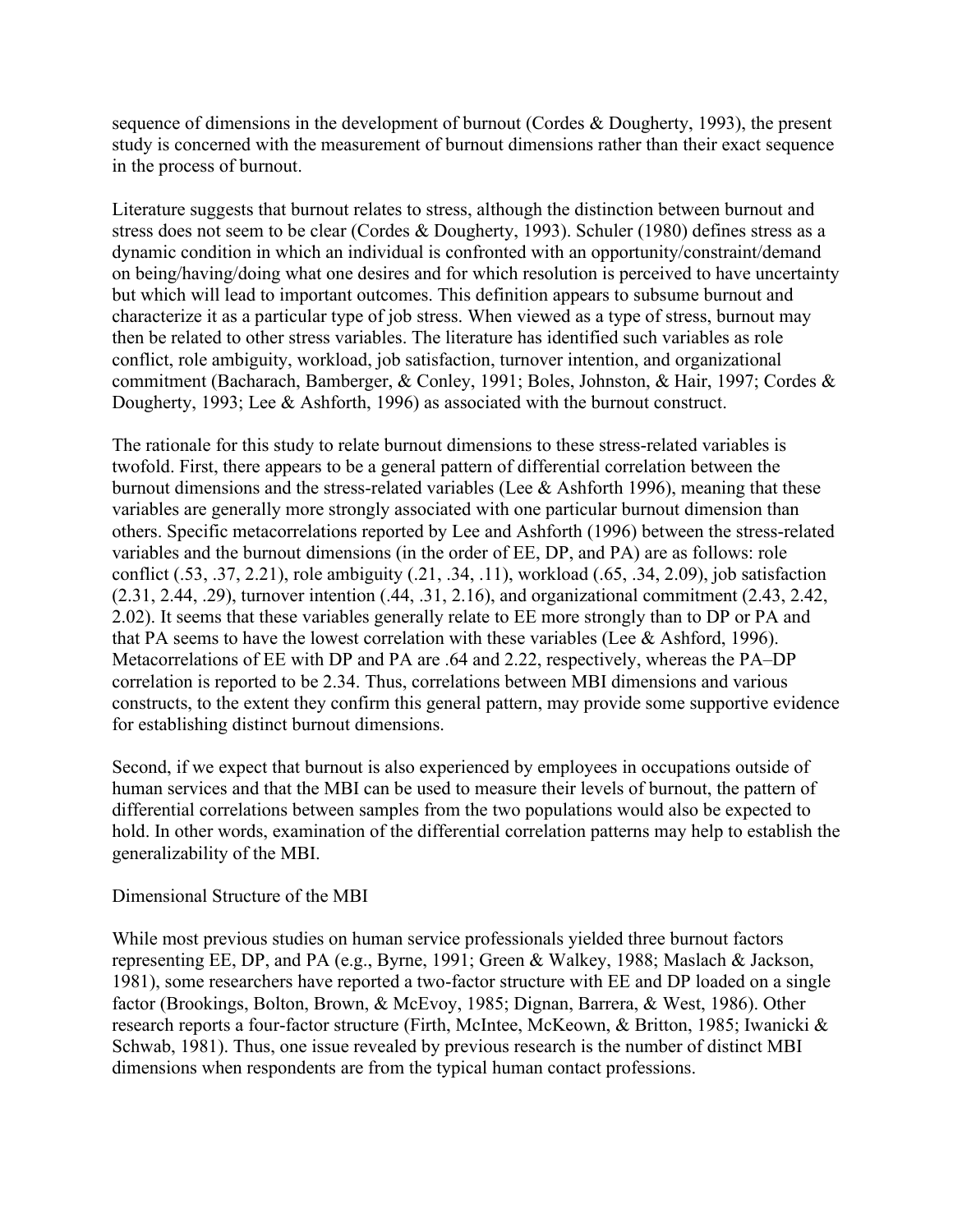A second issue related to burnout dimensionality arises when the MBI is applied to nontraditional respondent samples. In one of the few attempts to generalize the burnout construct beyond human service occupations, Garden (1987) collected data from a sample of graduate business students and found that the depersonalization dimension failed to emerge, although factors corresponding to EE and PA were present. The author speculates that personality type moderates the reaction to role stress with the result that burnout measures that include DP may not be able to measure burnout in some occupations. It should be noted that Garden (1987) did not use the MBI as a data collection instrument. Instead, a 210-item stress questionnaire with some items similar to those in the MBI was used. Thus, failure to reproduce the DP factor may have been due to nonequivalence of domain content rather than a true absence of the MBI's depersonalization factor in the sample. Additionally, it could easily be argued that job demands (stressors) for Garden's sample differed from the usual stressors in human service occupations, which resulted in a different response profile. Thus, the results may not be due to a response difference, but rather to a difference in input (different stressors).

On balance, while some studies report fewer than three-factors (e.g., Brookings et al., 1985; Dignan et al., 1986), most of the evidence supports the three-factor dimensionality of the MBI originally reported by Maslach and Jackson (1981). Additionally, there is, as yet, insufficient evidence to suggest that the MBI can be generalized across widely different occupations. Nevertheless, we expect the three-factor structure to emerge in both our samples. The above discussion leads to the following hypotheses:

*H1*: A model with three separate, yet correlated, dimensions fits the MBI better than models using a single or a higher order dimension.

*H2*: The three dimensions of the MBI correlate to the stress-related variables similarly for educators and small business owners.

## **METHODS**

#### Participants

The study used two samples. In the first sample, 183 elementary and high school teachers and administrators from a small southeastern U.S. city participated. Of these, 128 were female. Median age for the sample was 43. Fifty percent of the respondents had children living at home and 86% were married. For the purposes of this study, since both teachers and administrators work in a human service context, their responses were aggregated (Burke & Greenglass, 1995), and the sample is thus referred to as the educator sample.

The second sample was composed of 162 small business owners from a large southeastern city. In this study, small business refers to a firm with fewer than 100 employees. Median age of these respondents was 45. Ninety-six (96) respondents were male. Eighty (80) percent were married and 40% had children living at home. Listwise deletion due to missing data resulted in sample sizes of  $N = 182$  and  $N = 157$  for the educators and small business owners, respectively.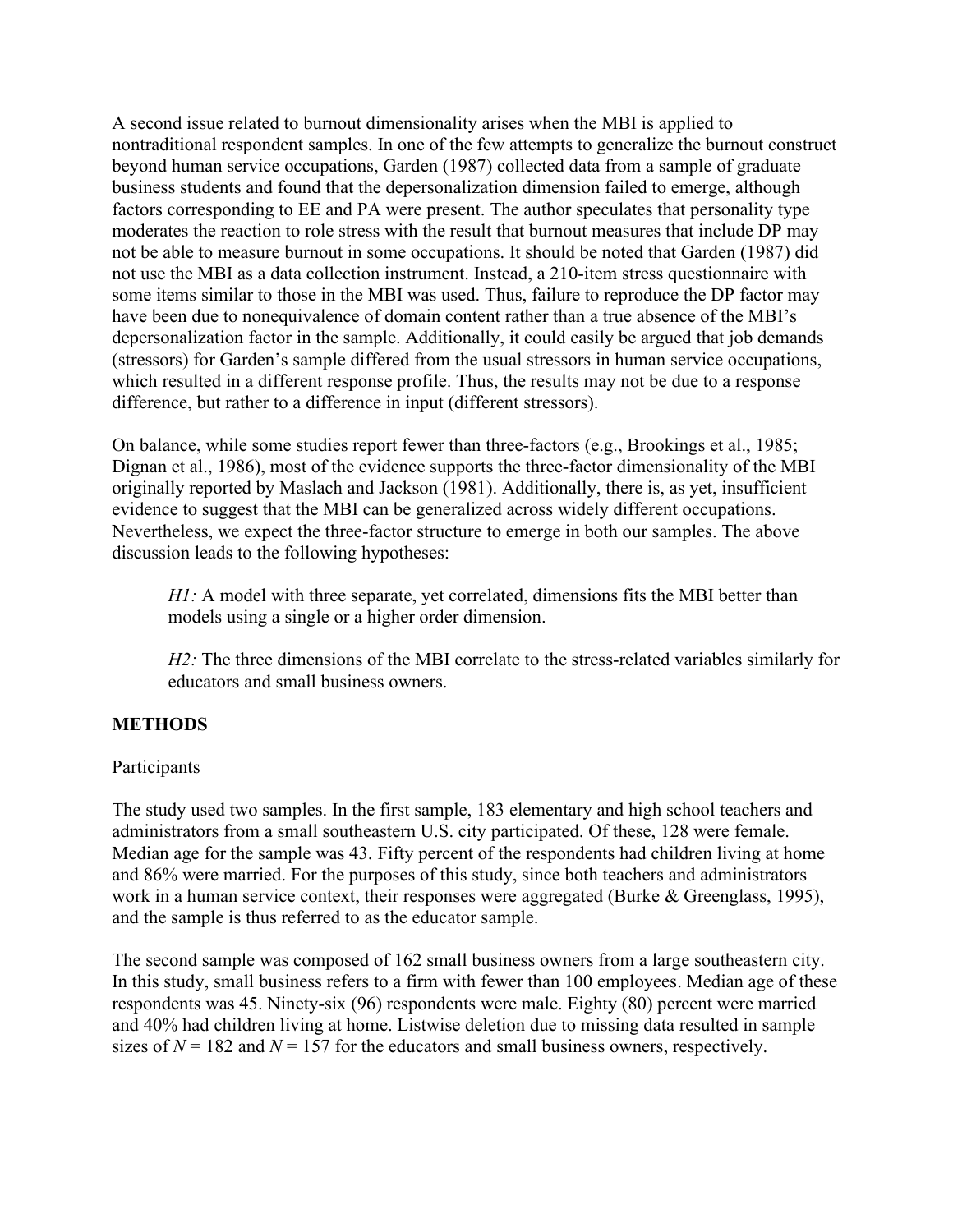#### **Measures**

The three dimensions of burnout were measured with the 22-item MBI (Maslach & Jackson, 1981, 1986). Because the MBI was designed for human-service workers, the wording of several items on the depersonalization and personal accomplishment subscales was modified to reflect interaction with employees and students for the respective samples (Jackson, Schwab, & Schuler, 1986). Respondents used a 7-point scale where greater values indicated that the respondent experienced those feelings in question with increasing frequency. Coefficient alphas of the EE, DP, and PA dimensions for the educators/ business owners were .89/.90, .80/.70, and .76/.78, respectively.

For the educator sample, *role conflict* was measured with the 8-item scale developed by Rizzo, House, and Lirtzman (1970). Respondents replied to each item on a 7-point scale where larger numbers indicated greater role conflict. Coefficient alpha of the measure was .85 for the educators. Since the business owner is the chief policy maker for his/her firm, these individuals would not be expected to experience role conflict as it is defined by this measure. Therefore, this measure was not used with business owners.

*Work–family conflict* was measured with the five-item WFC scale developed by Netemeyer, Boles, and McMurrian (1996). Responses were made on a 7-point scale ranging from "strongly disagree" to "strongly agree." Larger numbers indicate that the respondent experiences greater work–family conflict. Reliability of this measure was .88 and .89 for educators and business owners, respectively.

*Job tension* was measured with seven items from the anxiety stress scale developed by House and Rizzo (1972). This measure also used a 7-point response scale with larger numbers indicating higher levels of job tension. The reliability of this scale was .84 for educators and .82 for business owners.

*Job satisfaction* was measured with five items that tap global satisfaction with the job (Netemeyer et al., 1996). Responses were made on 7-point scales ranging from "strongly disagree" to "strongly agree" where larger numbers indicate that the respondent is more satisfied with the job. Reliability for this scale was .94 for business owners and .93 for teachers.

*Life satisfaction* was measured with a 15-item scale developed by Quinn and Staines (1979) that assesses general happiness with life. Responses were reported on 7-point scales anchored by "strongly disagree" and "strongly agree." Reliability of this measure was .85 for educators. For business owners, the scale had a reliability of .86.

*Propensity to leave* was assessed with a five-item scale used in previous research (Bluedorn, 1982; Hendrix, Nestor, & Troxler, 1985). These items also were on a 7-point response scale where higher numbers indicate an increased likelihood of leaving the current job or occupation. Coefficient alpha for this measure was .98 for educators and .94 for business owners.

In addition to all of the scales used for the educator sample (with the exception of role conflict), two more scales were included in the business owners survey. These measures were added in an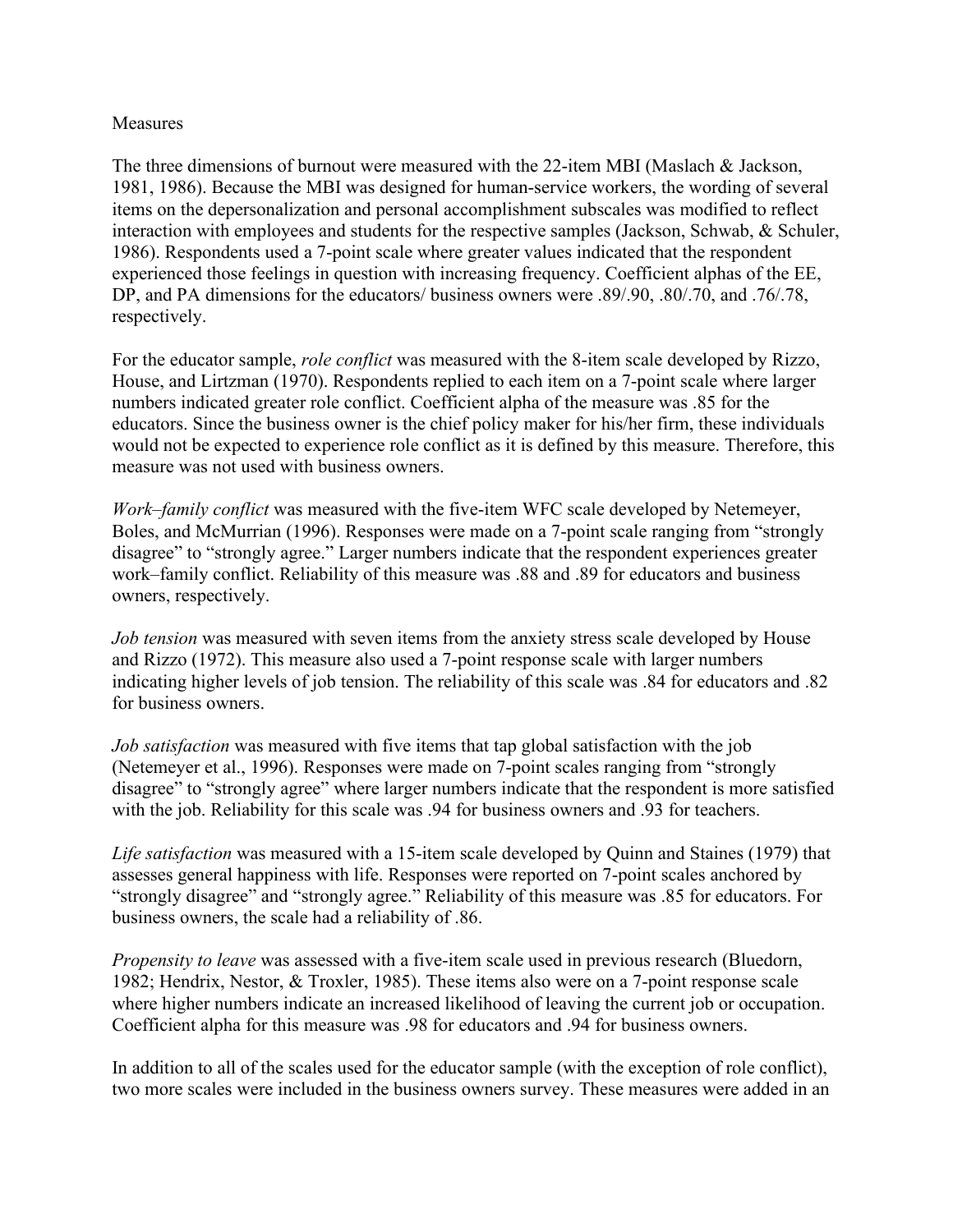attempt to provide an additional test of the validity of the MBI in an entrepreneurial/managerial environment.

*Physical symptomology* (negative physical symptoms) was assessed with the 54-item checklist (i.e., the Pennebaker Inventory of Limbic Languidness, or PILL) developed by Pennebaker (1982; Pennebaker, Burnam, Schaeffer, & Harper, 1977). Responses were made on a 7-point "strongly disagree"/"strongly agree" scale with larger numbers indicating that the respondent experiences higher levels of the physical symptoms described in the study. Coefficient alpha for this measure was .94.

*Depression* was measured with the 30-item Automatic Thoughts Questionnaire (ATQ) (Hollon & Kendall, 1980). Respondent perceptions were made on a 7-point "strongly disagree"/"strongly agree" response scale. Larger numbers indicate that the respondent experienced greater levels of depressive thoughts and the accompanying behaviors. Reliability of this measure was .94.

#### Procedures

The data were collected as part of a larger study of work–family conflict (Netemeyer et al., 1996). In the educator sample, participants from a small southeastern U.S. city were surveyed. Surveys were delivered by courier to schools where the administrators had agreed to participate. The survey was distributed at faculty meetings and respondents completed the survey at a later time. They then mailed completed surveys directly back to the authors (response rate was 81%).

The second sample consisted of small business owners from a large southeastern city. These individuals operated businesses with less than 100 employees. Names and mailing addresses for this survey were obtained from Chamber of Commerce records. Surveys to the business owners were administered by mail. The response rate was 54%.

In both samples, a return mail envelope was provided and respondents were assured of the anonymity and confidentiality of their responses via a cover letter. Survey items contained in the two surveys were somewhat different between the two groups and the ordering was not the same on the two surveys. Within each study, items were in the same order for all respondents.

Table 1 shows the means and standard deviations along with the skewness and kurtosis statistics of all the measures included in this study. Overall, the means and standard deviations of each variable do not differ considerably across the two samples. An examination of the univariate skewness and kurtosis statistics indicates the absence of substantial deviation from univariate normality for most variables (Hair, Anderson, Tatham, & Black, 1995). Further, it has been suggested that maximum likelihood estimation is relatively robust with regard to nonnormal distribution (Bollen, 1989).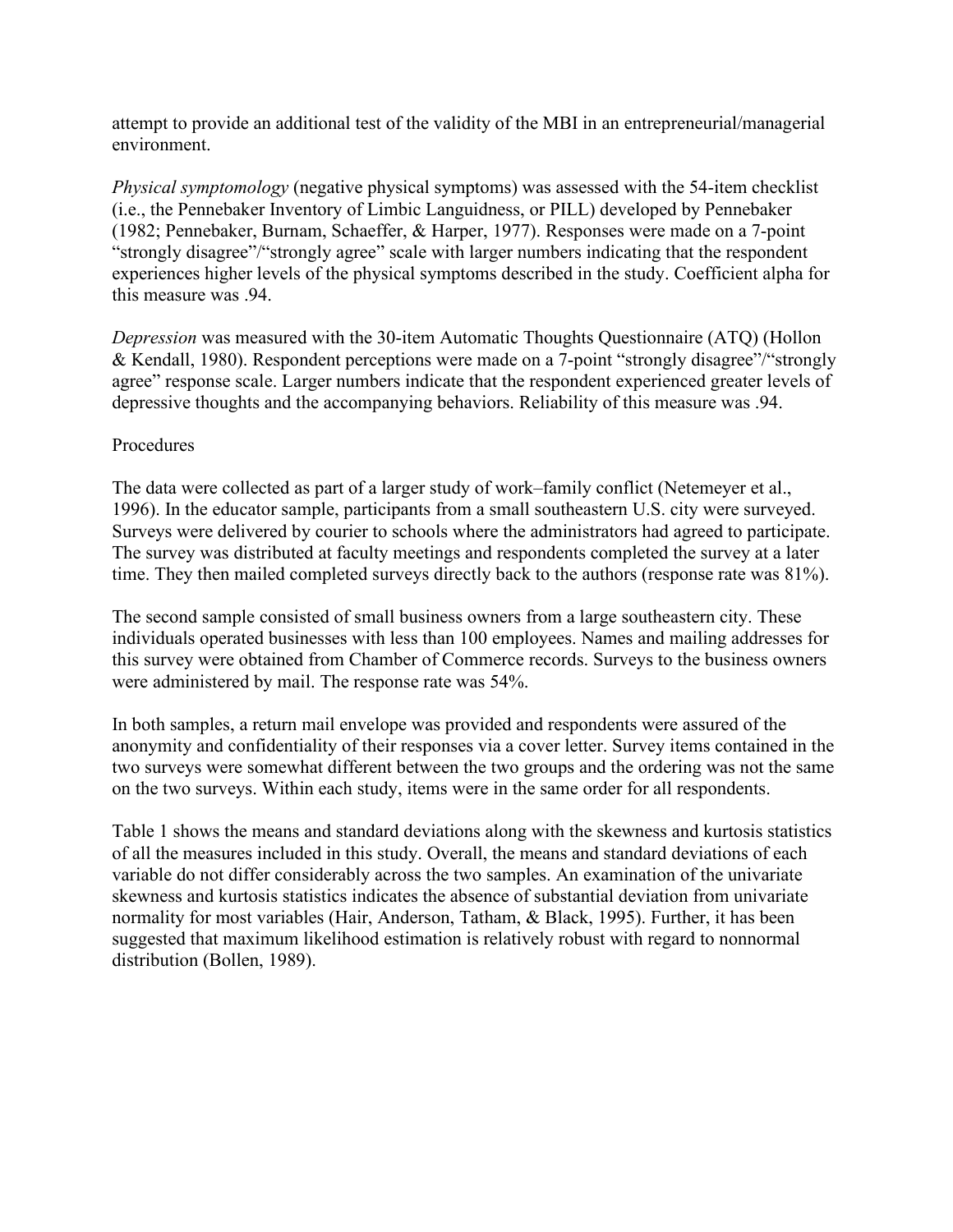|                       | <b>Educators</b> |           |                 |                 |      | <b>Small business owners</b> |                 |                 |  |  |  |  |
|-----------------------|------------------|-----------|-----------------|-----------------|------|------------------------------|-----------------|-----------------|--|--|--|--|
| <b>Variables</b>      | Mean             | <b>SD</b> | <b>Skewness</b> | <b>Kurtosis</b> | Mean | <b>SD</b>                    | <b>Skewness</b> | <b>Kurtosis</b> |  |  |  |  |
| EE                    | 3.08             | 1.10      | 0.57            | 0.18            | 2.58 | 1.07                         | 0.65            | $-0.16$         |  |  |  |  |
| DP                    | 2.27             | 1.07      | 1.12            | 0.97            | 2.38 | 1.10                         | 0.67            | $-0.33$         |  |  |  |  |
| PA                    | 5.36             | 0.73      | $-0.30$         | 0.13            | 4.79 | 1.05                         | $-0.31$         | $-0.29$         |  |  |  |  |
| Job tension           | 2.94             | 1.16      | 0.59            | $-0.16$         | 3.10 | 1.30                         | 0.53            | $-0.12$         |  |  |  |  |
| Role conflict         | 3.42             | 1.32      | 0.49            | 0.71            | N/A  | N/A                          | N/A             | N/A             |  |  |  |  |
| Work-family conflict  | 3.03             | 1.46      | 0.69            | 0.03            | 3.43 | 1.64                         | 0.27            | $-0.91$         |  |  |  |  |
| Job satisfaction      | 5.84             | 1.04      | $-1.07$         | 0.82            | 5.80 | 1.15                         | $-1.31$         | 1.87            |  |  |  |  |
| Life satisfaction     | 5.29             | 0.78      | $-0.43$         | $-0.30$         | 5.21 | 0.85                         | $-0.24$         | $-0.48$         |  |  |  |  |
| Propensity to leave   | 1.61             | 0.88      | 2.96            | 14.17           | 1.52 | 0.88                         | 1.78            | 2.20            |  |  |  |  |
| Depression            | N/A              | N/A       | N/A             | N/A             | 1.39 | 0.37                         | 1.84            | 4.82            |  |  |  |  |
| Physical symptomology | N/A              | N/A       | N/A             | N/A             | 1.72 | 0.48                         | 1.00            | 0.61            |  |  |  |  |

**Table 1.** Descriptive Statistics for All Measures

## **ANALYSES AND RESULTS**

#### **Overview**

Given our goal of examining the factor structure and validity of the MBI in an employment setting that did not involve human services, we first examined the dimensionality of burnout through confirmatory factor analysis (CFA) with LISREL VIII (Joreskog & Sorbom, 1996). The CFA allows for comparisons of differing factor structures for a given set of data and is becoming increasingly accepted as a method for both developing and refining measurement instruments (Bagozzi & Heatherton, 1994; Floyd & Widaman, 1995). Hypothesis 1 was tested through examining and comparing three models with different factor structures. A by-product of this analysis was the deletion of three items from the original MBI based on previous research, their measurement properties, and the authors' judgment with regard to their content validity. The reduced-item MBI and obtained factor structure were then generalized through a series of measurement invariance tests. Finally, we report the differential correlations between each of the three burnout dimensions and the selected stress-related variables for testing Hypothesis 2.

#### Factor Structure Comparisons with 22-Item MBI

To obtain a factor structure that best represents the MBI, three plausible models were estimated and compared using the variance–covariance matrices as input data and maximum likelihood (ML) as the estimation method. In the first model, all 22 MBI items were specified to load together on one factor (i.e., a single-factor, unidimensional structure for the MBI). The second model specified EE, DP, and PA components as three correlated first-order factors. In the final model, the EE, DP, and PA factors were specified to a higher order factor structure where EE, DP, and PA were modeled as subdimensions of an overall burnout construct. The three-factor model and the higher order factor are presented in Fig. 1. Tables 2 and 3 reproduce the correlation matrices for the 22-item MBI obtained from the educator and small business owner samples, respectively. The top portion of Table 4 lists the fit indices for all models analyzed in this study for both samples.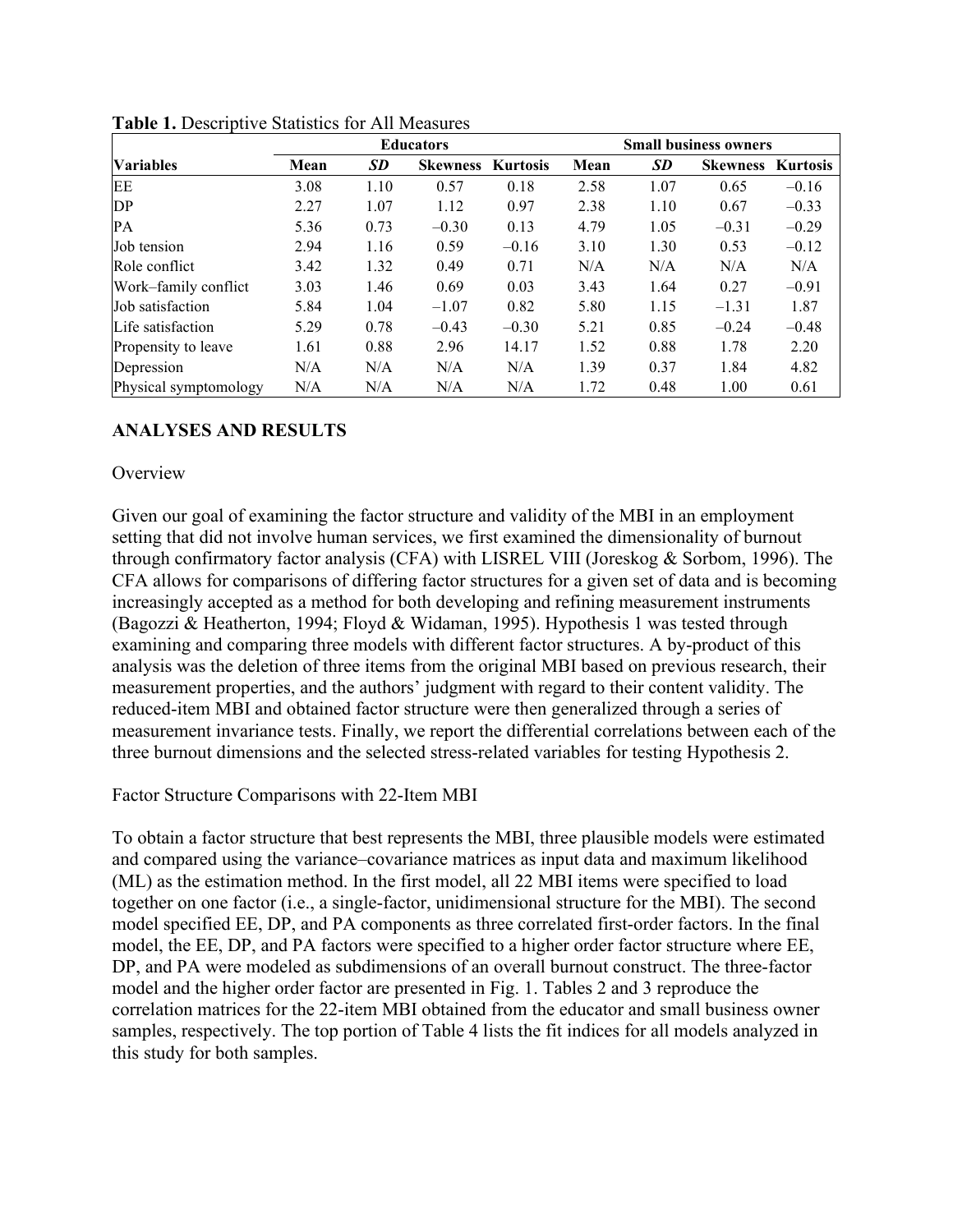|             | Mean | <b>SD</b> | <b>BO1</b> | BO <sub>2</sub> | <b>BO3</b>      | <b>BO4</b>     | <b>BO5</b>             | <b>BO6</b>   | BO7     | <b>BO8</b>   |         |                              |                 |         |         |                                      |                 |                      |                    |         |         |      | BO9 BO10 BO11 BO12 BO13 BO14 BO15 BO16 BO17 BO18 BO19 BO20 BO21 BO22 |      |
|-------------|------|-----------|------------|-----------------|-----------------|----------------|------------------------|--------------|---------|--------------|---------|------------------------------|-----------------|---------|---------|--------------------------------------|-----------------|----------------------|--------------------|---------|---------|------|----------------------------------------------------------------------|------|
| BO1         | 4.09 | 1.55      | 1.00       |                 |                 |                |                        |              |         |              |         |                              |                 |         |         |                                      |                 |                      |                    |         |         |      |                                                                      |      |
| BO2         | 4.18 | 1.62      | 0.86       | 1.00            |                 |                |                        |              |         |              |         |                              |                 |         |         |                                      |                 |                      |                    |         |         |      |                                                                      |      |
| BO3         | 2.94 | 1.54      | 0.58       | 0.60            | 1.00            |                |                        |              |         |              |         |                              |                 |         |         |                                      |                 |                      |                    |         |         |      |                                                                      |      |
| BO4         | 5.34 | 1.20      | 0.14       | 0.08            | 0.04            | 1.00           |                        |              |         |              |         |                              |                 |         |         |                                      |                 |                      |                    |         |         |      |                                                                      |      |
| BO5         | 2.09 | 1.28      | 0.21       | 0.25            | 0.24            | $-0.25$        | 1.00                   |              |         |              |         |                              |                 |         |         |                                      |                 |                      |                    |         |         |      |                                                                      |      |
| BO6         | 2.35 | 1.37      | 0.37       | 0.39            | 0.47            | $0.00^{\circ}$ | 0.37                   | 1.00         |         |              |         |                              |                 |         |         |                                      |                 |                      |                    |         |         |      |                                                                      |      |
| BO7         | 5.30 | 1.20      | 0.13       | 0.08            | $-0.07$         | 0.40           | $-0.29$                | $-0.06$      | 1.00    |              |         |                              |                 |         |         |                                      |                 |                      |                    |         |         |      |                                                                      |      |
| BO8         | 2.91 | 1.57      | 0.55       | 0.59            | 0.70            | $-0.03$        | 0.39                   | 0.51         | $-0.05$ | 1.00         |         |                              |                 |         |         |                                      |                 |                      |                    |         |         |      |                                                                      |      |
| BO9         | 5.89 | 1.02      | 0.20       | 0.13            | $-0.05$         | 0.46           | $-0.21$                | $-0.14$ 0.49 |         | $-0.03$      | 1.00    |                              |                 |         |         |                                      |                 |                      |                    |         |         |      |                                                                      |      |
| <b>BO10</b> | 2.44 | 1.47      | 0.32       | 0.37            | 0.33            | $-0.07$        | 0.47                   | 0.41         | $-0.14$ | 0.45         | $-0.11$ | 1.00                         |                 |         |         |                                      |                 |                      |                    |         |         |      |                                                                      |      |
| <b>BO11</b> | 2.43 | 1.57      | 0.40       | 0.44            | 0.41            | $-0.15$ 0.48   |                        | 0.44         | $-0.17$ | 0.54         | $-0.12$ | 0.72                         | 1.00            |         |         |                                      |                 |                      |                    |         |         |      |                                                                      |      |
| <b>BO12</b> | 4.68 | 1.45      | $-0.49$    | $-0.48$         | $-0.61$         | $-0.01 - 0.27$ |                        | $-0.33$      | 0.13    | $-0.56$ 0.17 |         | $-0.31$                      | $-0.31$         | 1.00    |         |                                      |                 |                      |                    |         |         |      |                                                                      |      |
| <b>BO13</b> | 3.01 | 1.53      | 0.50       | 0.55            | 0.54            | $-0.10$ 0.36   |                        | 0.38         | $-0.08$ | 0.63         | $-0.03$ | 0.46                         | 0.56            | $-0.38$ | 1.00    |                                      |                 |                      |                    |         |         |      |                                                                      |      |
| <b>BO14</b> | 3.87 | 1.62      | 0.53       | 0.56            | 0.47            | 0.03           | 0.23                   | 0.25         | 0.06    | 0.45         | 0.21    | 0.27                         | 0.37            | $-0.33$ | 0.50    | 1.00                                 |                 |                      |                    |         |         |      |                                                                      |      |
| <b>BO15</b> | 1.62 | 1.04      | 0.14       | 0.19            | 0.24            | $-0.17$        | 0.40                   | 0.29         | $-0.17$ | 0.23         | $-0.22$ | 0.34                         | 0.41            | $-0.11$ | 0.33    | 0.13                                 | 1.00            |                      |                    |         |         |      |                                                                      |      |
| <b>BO16</b> | 2.29 | 1.32      | 0.39       | 0.38            | 0.47            | $-0.06$ 0.35   |                        | 0.52         | $-0.15$ | 0.43         | $-0.12$ | 0.35                         | 0.53            | $-0.38$ | 0.48    | 0.37                                 | 0.36            | 1.00                 |                    |         |         |      |                                                                      |      |
| <b>BO17</b> | 5.59 | 1.20      | $-0.02$    | $-0.08$         | $-0.17$         |                | $0.34$ $-0.32$ $-0.17$ |              | 0.43    | $-0.19$      | 0.32    | $-0.20$                      | $-0.27$         | 0.19    | $-0.20$ |                                      | $-0.03$ $-0.22$ | $-0.22$              | 1.00               |         |         |      |                                                                      |      |
| BO18        | 5.23 | 1.27      | $-0.04$    |                 | $-0.10$ $-0.17$ | 0.07           | $-0.11$ $-0.13$ 0.24   |              |         | $-0.25$ 0.23 |         | $-0.09$                      | $-0.15$         | 0.28    |         | $-0.16$ $-0.04$ $-0.17$ $-0.16$ 0.44 |                 |                      |                    | 1.00    |         |      |                                                                      |      |
| <b>BO19</b> | 5.81 | 1.03      | 0.01       | $-0.01$         | $-0.14$         | 0.13           | $-0.17$                | $-0.14$ 0.24 |         | $-0.16$ 0.35 |         | $-0.14$                      | $-0.13$         | 0.22    | $-0.13$ | 0.12                                 |                 | $-0.20$ $-0.18$ 0.37 |                    | 0.51    | 1.00    |      |                                                                      |      |
| <b>BO20</b> | 2.02 | 1.12      | (0.40)     | 0.42            | 0.52            | $-0.08$        | 0.28                   | 0.39         | $-0.01$ | 0.53         | $-0.11$ | 0.42                         | 0.49            | $-0.46$ | 0.44    | 0.30                                 | 0.36            |                      | $0.46 -0.16 -0.17$ |         | $-0.21$ | 1.00 |                                                                      |      |
| <b>BO21</b> | 5.15 | 1.39      | 0.01       | $-0.02$         | $-0.02$         | 0.17           | $-0.12$                | $0.00\,$     | 0.36    | $-0.05$      | 0.14    |                              | $-0.06$ $-0.11$ | 0.06    | 0.01    | $-0.07$                              | $-0.16$         | $-0.01$              | 0.28               | 0.25    | 0.29    | 0.02 | 1.00                                                                 |      |
| BO22 2.68   |      | 1.57      | 0.30       | 0.31            | 0.23            | $-0.26$ 0.48   |                        | 0.25         | $-0.19$ |              |         | $0.34$ $-0.16$ $0.34$ $0.40$ |                 | $-0.21$ | 0.35    | 0.18                                 | 0.33            | 0.38                 | $-0.29$            | $-0.04$ | $-0.12$ | 0.25 | $-0.08$                                                              | 1.00 |

**Table 2.** Correlation Matrix—The Educator Sample (*N* = 182)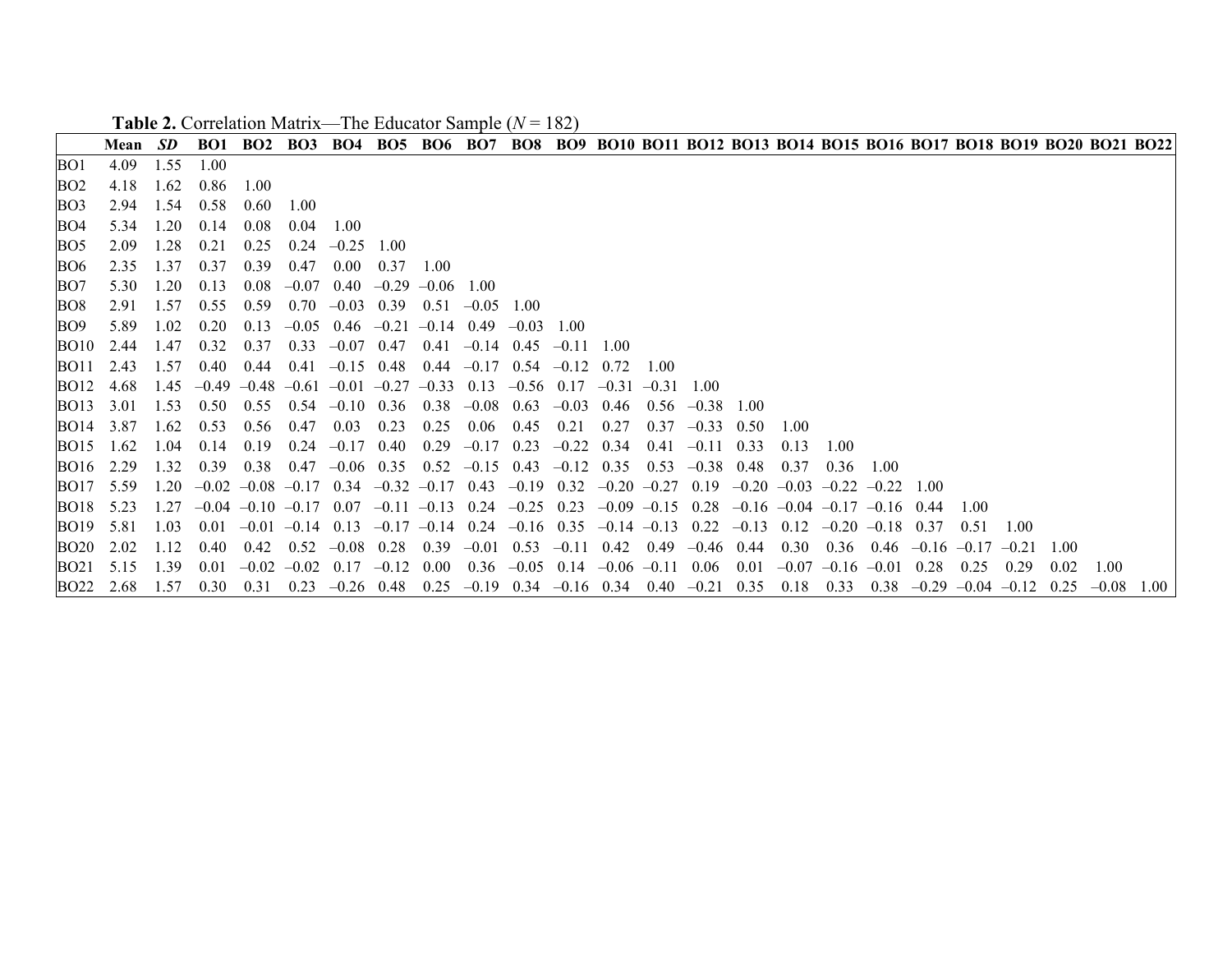|                 | Mean | SD.               | <b>BO1</b> |                         |                              |                     |                                              |              |              |              |              |              |                 |              |                 |      |         |                                        |         |                              |         | BO2 BO3 BO4 BO5 BO6 BO7 BO8 BO9 BO10 BO11 BO12 BO13 BO14 BO15 BO16 BO17 BO18 BO19 BO20 BO21 BO22 |         |      |
|-----------------|------|-------------------|------------|-------------------------|------------------------------|---------------------|----------------------------------------------|--------------|--------------|--------------|--------------|--------------|-----------------|--------------|-----------------|------|---------|----------------------------------------|---------|------------------------------|---------|--------------------------------------------------------------------------------------------------|---------|------|
| BO <sub>1</sub> | 3.16 | 1.55              | 1.00       |                         |                              |                     |                                              |              |              |              |              |              |                 |              |                 |      |         |                                        |         |                              |         |                                                                                                  |         |      |
| BO <sub>2</sub> | 3.55 | 1.75              | 0.75       | 1.00                    |                              |                     |                                              |              |              |              |              |              |                 |              |                 |      |         |                                        |         |                              |         |                                                                                                  |         |      |
| BO3             | 2.41 | 1.43              | 0.57       | 0.62                    | 1.00                         |                     |                                              |              |              |              |              |              |                 |              |                 |      |         |                                        |         |                              |         |                                                                                                  |         |      |
| BO4             | 4.68 | 1.63              | 0.00       | 0.04                    | 0.06                         | 1.00                |                                              |              |              |              |              |              |                 |              |                 |      |         |                                        |         |                              |         |                                                                                                  |         |      |
| BO <sub>5</sub> | 1.87 | 1.22              | 0.34       | 0.28                    | 0.27                         | 0.01                | 1.00                                         |              |              |              |              |              |                 |              |                 |      |         |                                        |         |                              |         |                                                                                                  |         |      |
| BO6             | 2.14 | 1.27              | 0.42       | 0.35                    | 0.41                         | 0.04                | 0.28                                         | 1.00         |              |              |              |              |                 |              |                 |      |         |                                        |         |                              |         |                                                                                                  |         |      |
| BO7             | 4.59 | 1.76              | $-0.12$    | $-0.11$                 | $-0.04$                      | 0.36                | $-0.02$                                      | 0.00         | 1.00         |              |              |              |                 |              |                 |      |         |                                        |         |                              |         |                                                                                                  |         |      |
| BO8             | 2.50 | 1.64              | 0.67       | 0.57                    | 0.62                         | 0.01                | 0.26                                         | 0.54         | $-0.09$      | 1.00         |              |              |                 |              |                 |      |         |                                        |         |                              |         |                                                                                                  |         |      |
| BO9             | 5.09 | 1.67              | $-0.01$    | 0.08                    | $-0.09$                      | 0.34                | $-0.07$                                      | $-0.11$      | 0.31         | $-0.18$      | 1.00         |              |                 |              |                 |      |         |                                        |         |                              |         |                                                                                                  |         |      |
| BO10            | 2.73 | 1.75              | 0.34       | 0.32                    | 0.32                         | 0.04                | 0.26                                         | 0.37         | 0.03         | 0.39         | $-0.04$      | 1.00         |                 |              |                 |      |         |                                        |         |                              |         |                                                                                                  |         |      |
| BO11            | 2.76 | 1.81              | 0.53       | 0.43                    | 0.42                         | 0.06                | 0.28                                         | 0.39         | 0.06         | 0.51         | 0.01         | 0.70         | 1.00            |              |                 |      |         |                                        |         |                              |         |                                                                                                  |         |      |
| <b>BO12</b>     | 4.54 | 1.50 <sup>°</sup> | $-0.27$    | $-0.25$                 | $-0.39$                      | 0.18                | $-0.17$                                      | $-0.28$      | 0.21         | $-0.40$      | 0.30         | $-0.17$      | $-0.12$         | 1.00         |                 |      |         |                                        |         |                              |         |                                                                                                  |         |      |
| BO13            | 2.69 | 1.46              | 0.56       | 0.41                    | 0.48                         | $-0.03$             | 0.37                                         | 0.42         | $-0.05$      | 0.66         | $-0.22$      | 0.46         | 0.53            | $-0.29$      | 1.00            |      |         |                                        |         |                              |         |                                                                                                  |         |      |
| <b>BO14</b>     | 3.27 | 1.92              | 0.52       | 0.53                    | 0.41                         | 0.02                | 0.21                                         | 0.29         | $-0.05$      | 0.45         | 0.04         | 0.22         | 0.32            | $-0.07$      | 0.48            | 1.00 |         |                                        |         |                              |         |                                                                                                  |         |      |
| <b>BO15</b>     | 1.73 | 1.31              | 0.16       | 0.17                    | 0.19                         | $-0.12$             | 0.29                                         | 0.37         | 0.02         | 0.19         | $-0.07$      | 0.21         | 0.21            | $-0.15$      | 0.15            | 0.02 | 1.00    |                                        |         |                              |         |                                                                                                  |         |      |
| BO16            | 2.10 | 1.28              | 0.41       | 0.39                    | 0.44                         | 0.04                | 0.13                                         | 0.63         | 0.01         | 0.63         | $-0.06$      | 0.30         | 0.44            | $-0.26$ 0.45 |                 | 0.37 | 0.30    | 1.00                                   |         |                              |         |                                                                                                  |         |      |
| <b>BO17</b>     | 5.05 | 1.68              |            | $-0.10$ $-0.08$ $-0.14$ |                              | 0.33                | $-0.20$ $-0.05$ 0.33                         |              |              | $-0.11$      | 0.32         | 0.01         | $0.00\,$        | 0.33         | $-0.27$         |      |         | $-0.05$ $-0.14$ $-0.07$                | 1.00    |                              |         |                                                                                                  |         |      |
| BO18            | 4.48 | 1.50 <sup>2</sup> |            |                         | $-0.15$ $-0.07$ $-0.20$ 0.29 |                     | $-0.15$ $-0.06$ 0.18 $-0.22$ 0.28            |              |              |              |              | $-0.07$      | $-0.11$         |              |                 |      |         | $0.36$ $-0.31$ $-0.10$ $-0.11$ $-0.19$ | 0.50    | 1.00                         |         |                                                                                                  |         |      |
| <b>BO19</b>     | 5.43 | 1.44              | $-0.03$    | 0.01                    | $-0.13$                      |                     | $0.12$ $-0.07$ $-0.10$ $0.28$ $-0.15$ $0.57$ |              |              |              |              |              | $-0.09$ $-0.06$ | 0.28         | $-0.25$ $-0.02$ |      | 0.00    | $-0.12$                                | 0.40    | 0.37                         | 1.00    |                                                                                                  |         |      |
| <b>BO20</b>     | 1.85 | 1.29              | 0.54       | 0.47                    | 0.66                         | 0.02                | 0.33                                         | 0.30         | $-0.10$      |              | $0.62 -0.09$ | 0.30         | 0.37            | $-0.31$      | 0.55            | 0.43 | 0.17    | 0.42                                   | $-0.12$ | $-0.26$                      | $-0.12$ | 1.00                                                                                             |         |      |
| <b>BO21</b>     | 4.55 | 1.65              |            | $-0.06$ $-0.11$         | $-0.11$                      | 0.19                | $-0.01$                                      | $-0.12$ 0.22 |              | $-0.08$ 0.34 |              | $-0.02$      | 0.02            | 0.23         | $-0.09$         | 0.02 | $-0.15$ | $-0.13$                                | 0.52    | 0.20                         | 0.37    | $-0.02$                                                                                          | 1.00    |      |
| BO22 2.69       |      | 1.60              | 0.36       | 0.38                    |                              | $0.36$ $-0.04$ 0.43 |                                              | 0.22         | $-0.01$ 0.32 |              |              | $-0.05$ 0.35 | 0.34            | $-0.21$ 0.40 |                 | 0.31 | 0.10    | 0.23                                   |         | $-0.13$ $-0.22$ $-0.10$ 0.37 |         |                                                                                                  | $-0.07$ | 1.00 |

**Table 3.** Correlation Matrix—The Small Business Owner Sample (*N* = 157)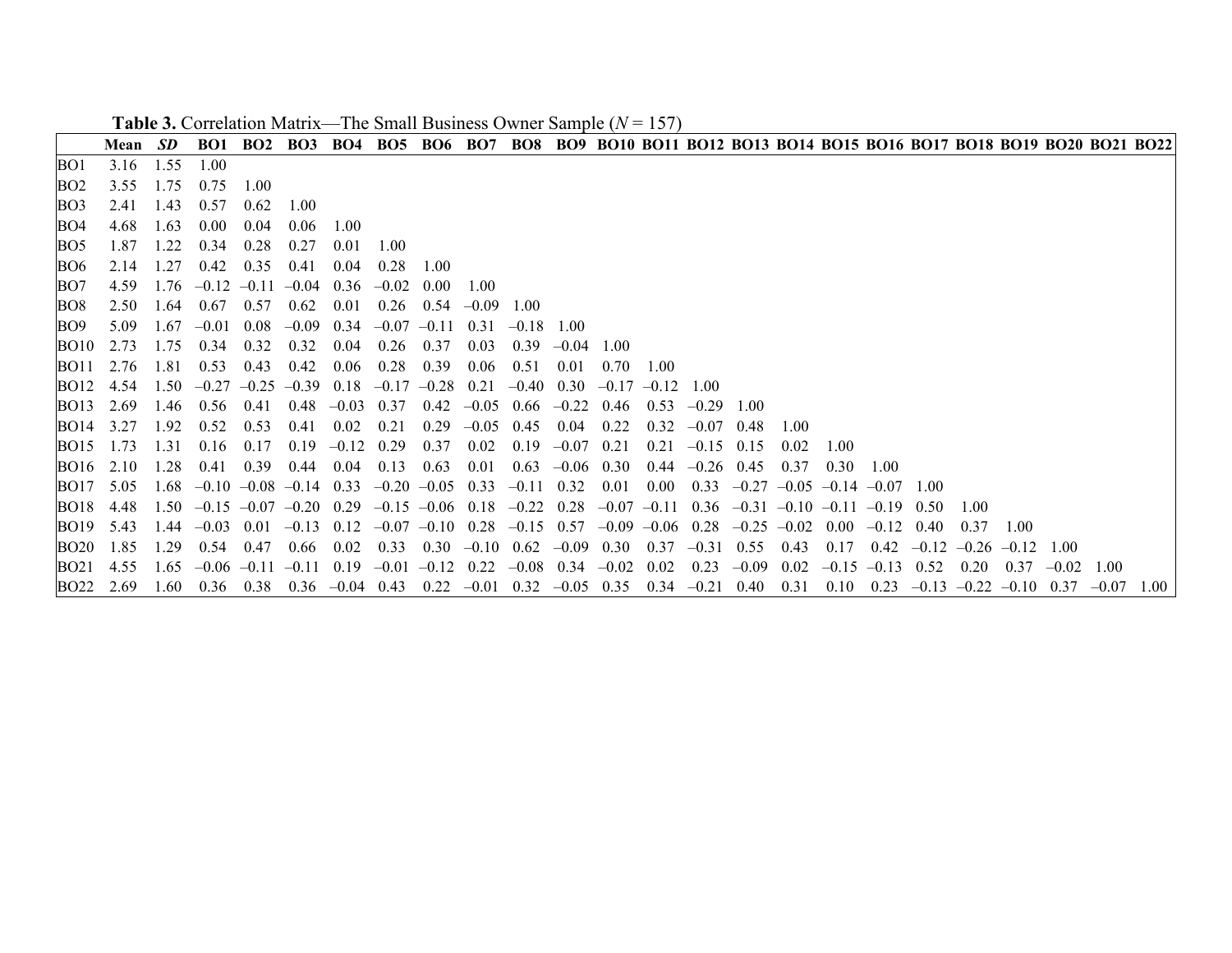



**Figure 1.** Two of the alternative models of the Malsach Burnout Inventory.

Several indices of fit were used to evaluate the models: the goodness of fit index (GFI) and adjusted goodness of fit index (AGFI); Bentler's (1990) Comparative Fit Index (CFI); and the Tucker Lewis Index or the Non-Normed Fit Index (NNFI). Though levels of .90 have been advocated for these indices, it has been noted that GFI and AGFI may be subject to inconsistencies from sampling characteristics (Hoyle & Panter, 1994; Hu & Bentler, 1995). The CFI and NNFI seem to be less affected by such characteristics; thus they are included here. Another useful measure of fit is the root mean square error of approximation (RMSEA), which assesses fit per degree of freedom, and values between .05 and .08 have been deemed as acceptable levels of fit (Browne & Cudeck, 1993; Hair et al., 1995).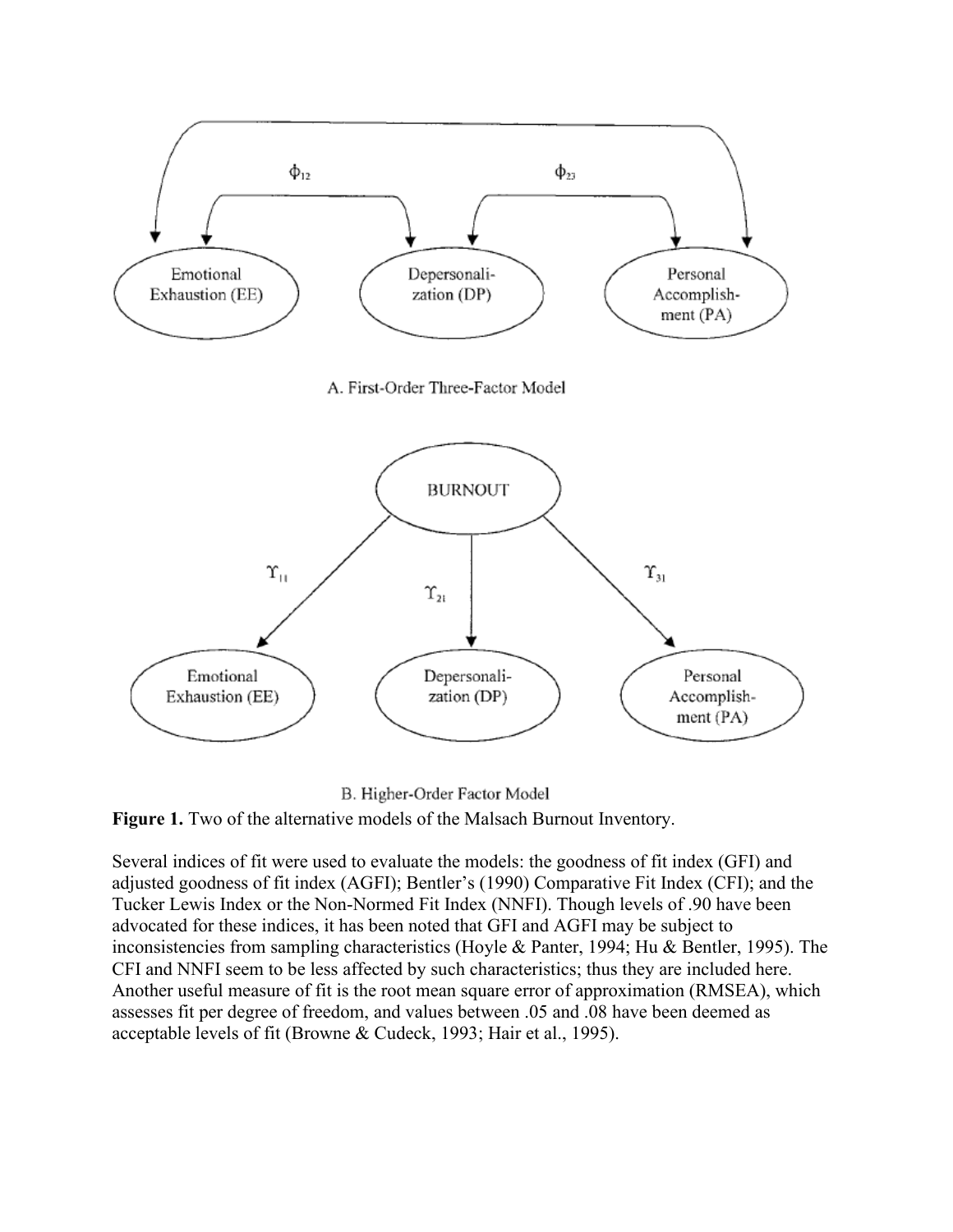| <b>Model</b>                           | $\chi^2$ | df              | <b>AGFI</b>                            | <b>GFI</b> | <b>NNFI</b> | <b>CFI</b> | <b>RMSEA</b> |
|----------------------------------------|----------|-----------------|----------------------------------------|------------|-------------|------------|--------------|
|                                        |          | Educator sample |                                        |            |             |            |              |
| 1. One-factor                          | 864.71   | 209             | .54                                    | .62        | .58         | .62        | .13          |
| 2. Correlated first-order three-factor | 604.99   | 206             | .71                                    | .76        | .74         | .77        | .10          |
| 3. Higher order factor model           | 604.99   | 206             | .71                                    | .76        | .74         | .77        | .10          |
|                                        |          |                 | Small business owner sample            |            |             |            |              |
| 1. One-factor                          | 704.95   | 209             | .60                                    | .67        | .60         | .64        | .12          |
| 2. Correlated first-order three-factor | 449.23   | 206             | .74                                    | .79        | .80         | .82        | .087         |
| 3. Higher order factor                 | 449.23   | 206             | .74                                    | .79        | .80         | .82        | .087         |
|                                        |          |                 | Three-factor model for the 19-item MBI |            |             |            |              |
|                                        |          | Educator sample |                                        |            |             |            |              |
| First-order                            | 307.70   | 149             | .80                                    | .84        | .85         | .87        | .077         |
|                                        |          |                 | Small business owner sample            |            |             |            |              |
| First-order                            | 275.84   | 149             | .80                                    | .85        | .86         | .88        | .074         |

**Table 4.** Factor Structure Comparisons for the 22-Item MBI

*Note.* Listwise deletion of missing data on the MBI items yielded sample sizes of  $N = 182$  and  $N = 157$  for the educator and small business owner samples, respectively, for all models.

As the top half of Table 4 shows, the one-factor model where all 22 MBI items are specified to a single construct fits the data poorly across all indices. Furthermore, an inspection of completely standardized factor loadings (and *t* values) showed 9 low loadings (i.e., below .50) in the educator sample and 11 in the small business owner sample. As such, the one-factor model of burnout is not supported for either sample.

Given the same set of data and number of parameters estimated, the three correlated first-order factor model and the higher order factor model exhibit identical fit indices. Both of these models evidenced a significantly better fit ( $p < .01$ ) than the one-factor model ( $\chi^2$ <sub>diff(3)</sub> = 259.72 and 255.72 for educator and small business owner samples, respectively). To determine which of these two models better represented the data, we conducted several analyses. First, we examined the magnitude of the first-order factor loadings (i.e., gamma paths to the higher order factor). It has been suggested that the first-order factors should load on the higher order factor similarly in both direction and magnitude if the higher order factor model is to be supported (Bagozzi & Heatherton, 1994). Our results do not support such a premise. There was a great deal of variation among the completely standardized factor loadings (i.e., the gamma paths) for both samples. In the educator sample the loadings were EE ( $\gamma_{11}$ ) = .60, PA ( $\gamma_{31}$ ) = .97, and DP ( $\gamma_{21}$ ) = .62. For the small business owner sample the loadings were EE ( $\gamma_{11}$ ) = 1.40, PA ( $\gamma_{31}$ ) = .50, and DP ( $\gamma_{21}$ ) = .19. (Note the out-of-range standardized value of 1.40 and the rather low value of .19 that are indicative of an ill-fitting model.)

Second, we conducted tests of discriminant validity among the factors in the three correlated first-order factor model. For the educator sample, the correlations among factors ranged from .10 to .71. For the small business sample, the correlations among factors ranged from .07 to .71. Two tests of discriminant validity were conducted. The first criterion states that if the parameter estimate (ϕ) between a pair of factors is less than 1 (i.e., a 95% confidence interval around the maximum likelihood  $\phi$  estimate does not contain a value of 1), discriminant validity is supported. This test was supported for all possible pairs of MBI components.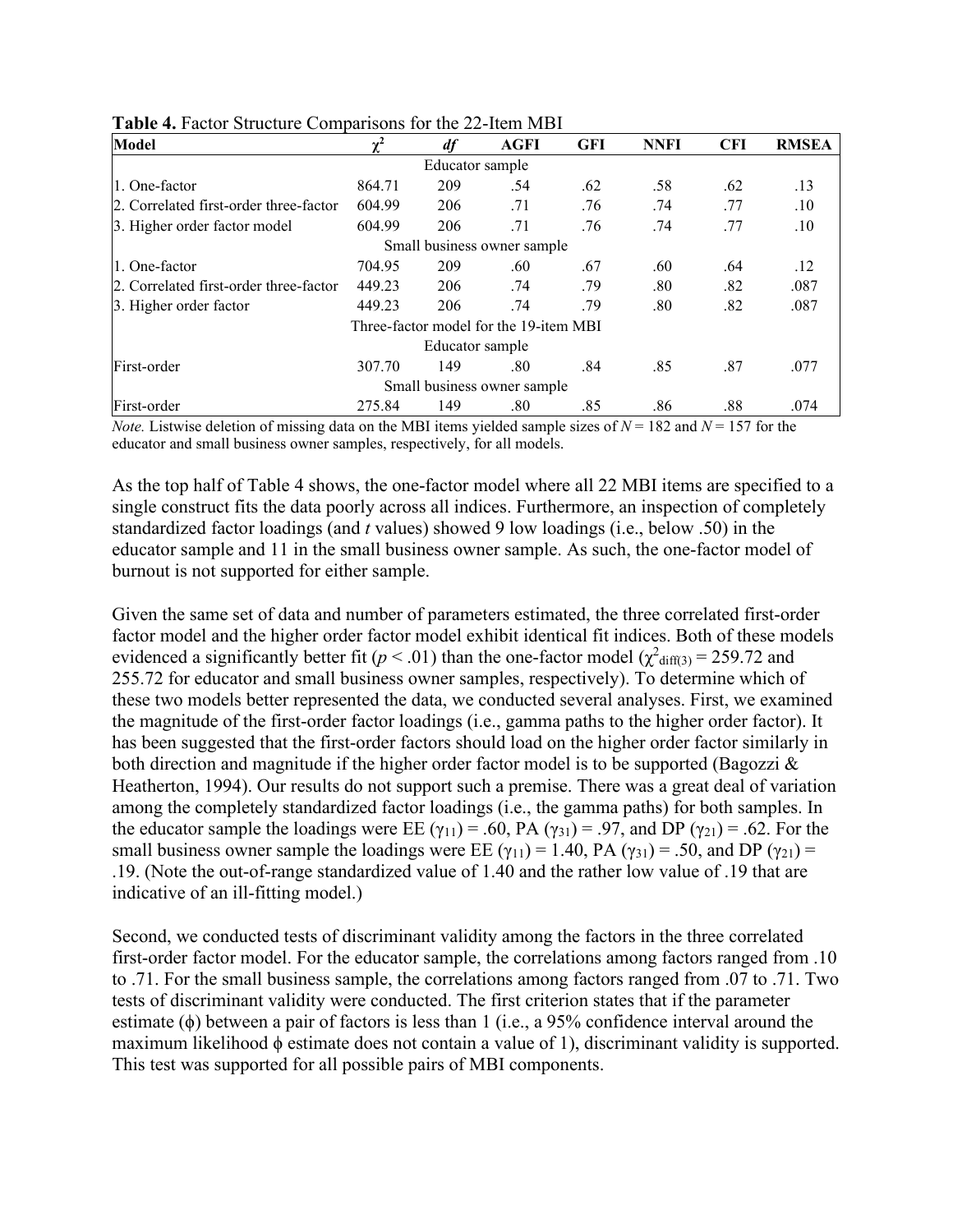As a second test of discriminant validity, we also compared the three-factor model with a twofactor model where the EE and DP dimensions were combined into one factor since these two dimensions exhibited the highest correlations across the two samples. For both samples, the hypothesized three-factor structure better fit the data than the two-factor model ( $\chi^2$ <sub>diff(2)</sub> = 108.30 and 49.82 for the educator sample and the small business owner sample, respectively;  $p < .001$ ). In sum, for these two samples, the data strongly suggest that the three-factor model with EE, PA, and DP as separate but correlated constructs best represents the data.

#### Post Hoc Scale Reduction

In examining the factor structures, some undesirable psychometric characteristics were found to be associated with several items in the MBI. Items 12 and 16 showed high standardized residual errors across the samples. Additionally, item 12 had the highest modification index for crossfactor loadings. It was also noticed that items 1 and 2 had high within-factor correlated measurement errors in both samples. These measurement problems were not unique to this study. Indeed, a number of previous investigations have found several problematic items including items 1, 2, 12, and 16 (see Byrne, 1993 for a review). The authors were thus prompted to examine the content validity of the items. Item 12, which stated "I feel very energetic," was originally designed to measure the PA dimension. The authors felt that this item did not correspond to the conceptual domain of this dimension and seemed to represent more of the EE dimension. Item 16, "Working with people directly puts too much stress on me," was supposed to represent the EE dimension, but seemed to correspond more, but not exactly, to DP. Based on their measurement properties and these construct validity considerations, items 12 and 16 were eliminated. This decision to delete the two items is consistent with Byrne's (1993) recent work on the MBI.

To solve the problem related to items 1 and 2, Byrne (1993) allows the items to have correlated errors in the model specification. However, correlated measurement errors may impose interpretation problems because as correlated error terms are added to the model, the correspondence between the posited construct of interest and the empirically defined factor becomes unclear (Gerbing & Anderson, 1984). Again, we looked at the content validity of the items. In fact, items 1 and 2 were quite similar in wording. We judged item 1, "I feel emotionally drained from my work," to be a better representation of EE than item 2, which stated, "I feel used up at the end of the workday." We thus eliminated item 2 rather than specifying a correlated measurement error between items 1 and 2.

Since the MBI as an established scale has been used extensively, our post hoc decision to eliminate these items was made cautiously. The decision was based on both empirical data and conceptual considerations of their content validity. Further, as mentioned earlier, the measurement problems with these items, which appeared in both of our samples, have been documented extensively in the literature. Thus, our decision is not inconsistent with the extant research on the MBI scale. In addition, we took steps to ensure the content domains of the scale remained intact and the scale's overall measurement properties were unaffected. Toward this end, we conducted two types of analysis as detailed below.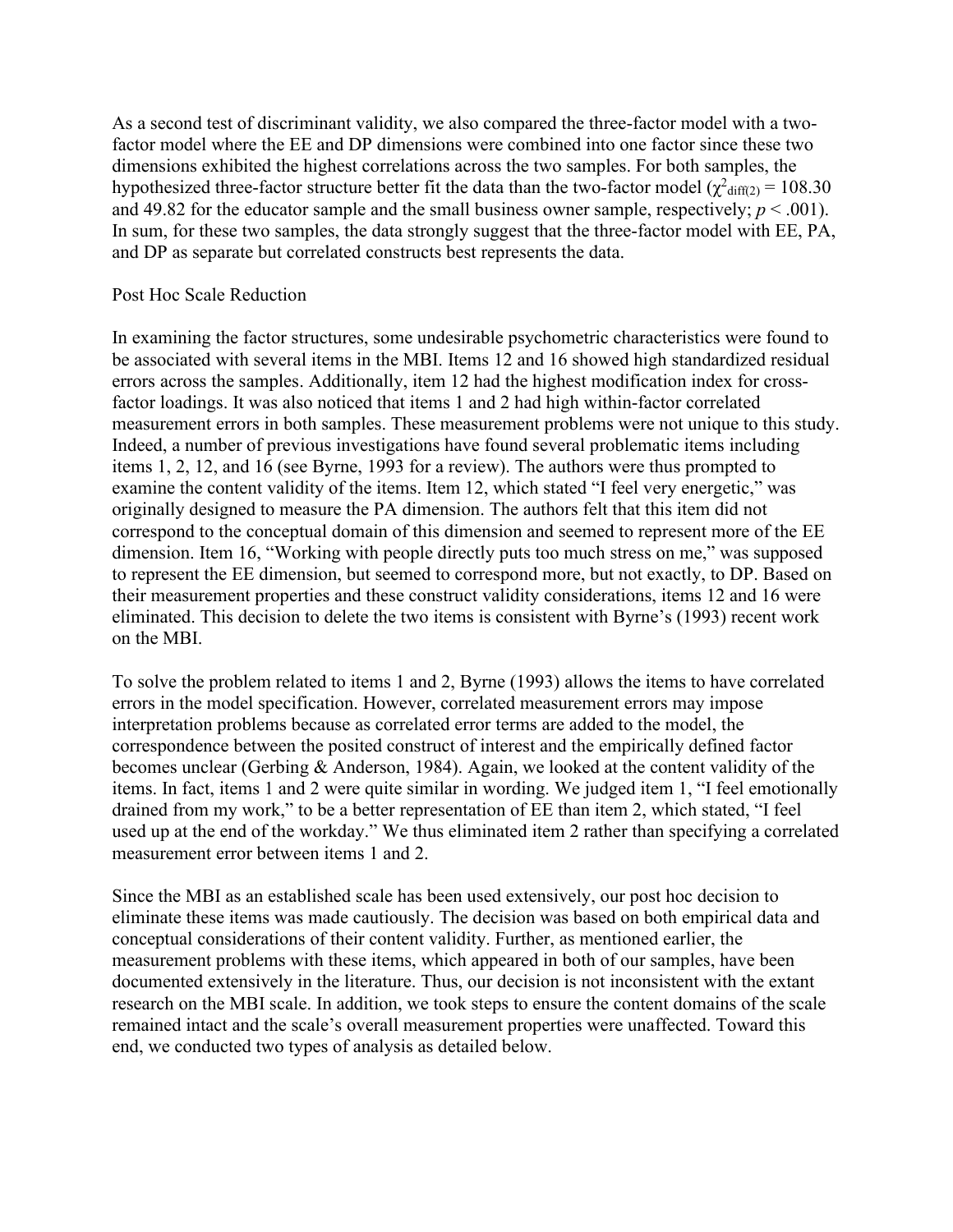First, the same factor structure comparisons were conducted for the reduced-item MBI as for the full 22-item scale. That is, we compared the three-factor first-order model, the one-factor model, and the higher order factor model. The three-factor first-order model was again found to fit the data better than the one-factor model for both samples.

|    | <b>Items</b>                                                                                    | ЕE       | DP       | PA       |
|----|-------------------------------------------------------------------------------------------------|----------|----------|----------|
| 1. | I feel emotionally drained from my work.                                                        | .69(.77) |          |          |
| 3. | I feel fatigued when I get up in the morning and have to face another day on the job. .79 (.73) |          |          |          |
| 6. | Working with people all day is really a strain for me.                                          | .58(.57) |          |          |
| 8. | I feel burned out from my work.                                                                 | .84(.86) |          |          |
|    | 13. I feel frustrated by my job.                                                                | .74(.76) |          |          |
|    | 14. I feel I am working too hard on my job.                                                     | .58(.57) |          |          |
|    | 20. I feel like I am at the end of my rope.                                                     | .63(.73) |          |          |
| 5. | I feel I treat some students (employees) as if they were impersonal objects.                    |          | .62(.40) |          |
|    | 10. I've become more callous toward people since I took this job.                               |          | .78(.77) |          |
|    | 11. I worry that this job is hardening me emotionally.                                          |          | .87(.86) |          |
|    | 15. I don't really care what happens to some students (employees).                              |          | .50(.28) |          |
|    | 22. I feel students (employees) blame me for some of their problems.                            |          | .52(.47) |          |
| 4. | I can easily understand how my students (employees) feel about things.                          |          |          | .51(.43) |
|    | I deal very effectively with the problems of my students (employees).                           |          |          | .67(.46) |
| 9. | I feel I am positively influencing other peoples lives through my work.                         |          |          | .61(.62) |
|    | 17. I can easily create a relaxed atmosphere with my students (employees).                      |          |          | .67(.72) |
|    | 18. I feel exhilarated after working closely with my students (employees).                      |          |          | .50(.56) |
|    | 19. I have accomplished many worthwhile things in this job.                                     |          |          | .53(.64) |
|    | 21. In my work I deal with emotional problems very calmly.                                      |          |          | .43(.57) |

|  | Table 5. Completely Standardized Factor Loadings for the 19-Item MBI |  |  |
|--|----------------------------------------------------------------------|--|--|
|--|----------------------------------------------------------------------|--|--|

*Note.* All loadings are significant at the .01 level;  $N = 182$  (157). Cronbach's alphas for EE, DP, and PA are .86 (.87), .80 (.70), and .78 (.77) for the educator and (small business owner) samples, respectively.

Fit statistics for the three-factor model of the reduced scale are shown in the bottom portion of Table 4. The reduced-item MBI shows improved fit over the original scale as reflected in virtually all indices. In examining the higher order factor model, we again found wide fluctuation in the gamma loadings of the three first-order factors on the higher order factor, which was also in favor of the three-factor model. Discriminant validity tests further showed the three factors to be distinct, supporting the first-order three-factor model. In sum, the three correlated first-order factor model was shown to be superior to the other two models with the reduced-item MBI, as in the case of the original 22-item MBI. Table 5 shows the completely standardized factor loadings and internal consistency estimates for each dimension in the reduced-item MBI. All loadings are significant and coefficient alpha levels are satisfactory (Nunnally & Bernstein, 1994).

We then examined the correlations (ϕ estimates in the LISREL measurement model) between the MBI dimensions, which did not reveal any appreciable change from those of the original scale. For the educator sample, the correlations between EE and DP ( $\phi_{12}$ ), EE and diminished PA ( $\phi_{13}$ ), and DP and diminished PA  $(\phi_{23})$  were .70, .18, and .41, respectively, with the full 22-item scale, and .71, .16, and .39, respectively, with the reduced scale. For the small business owner sample, the correlations were .71, .27, and .10, respectively, with the original scale, and .71, .25, and .07, respectively, with the reduced scale.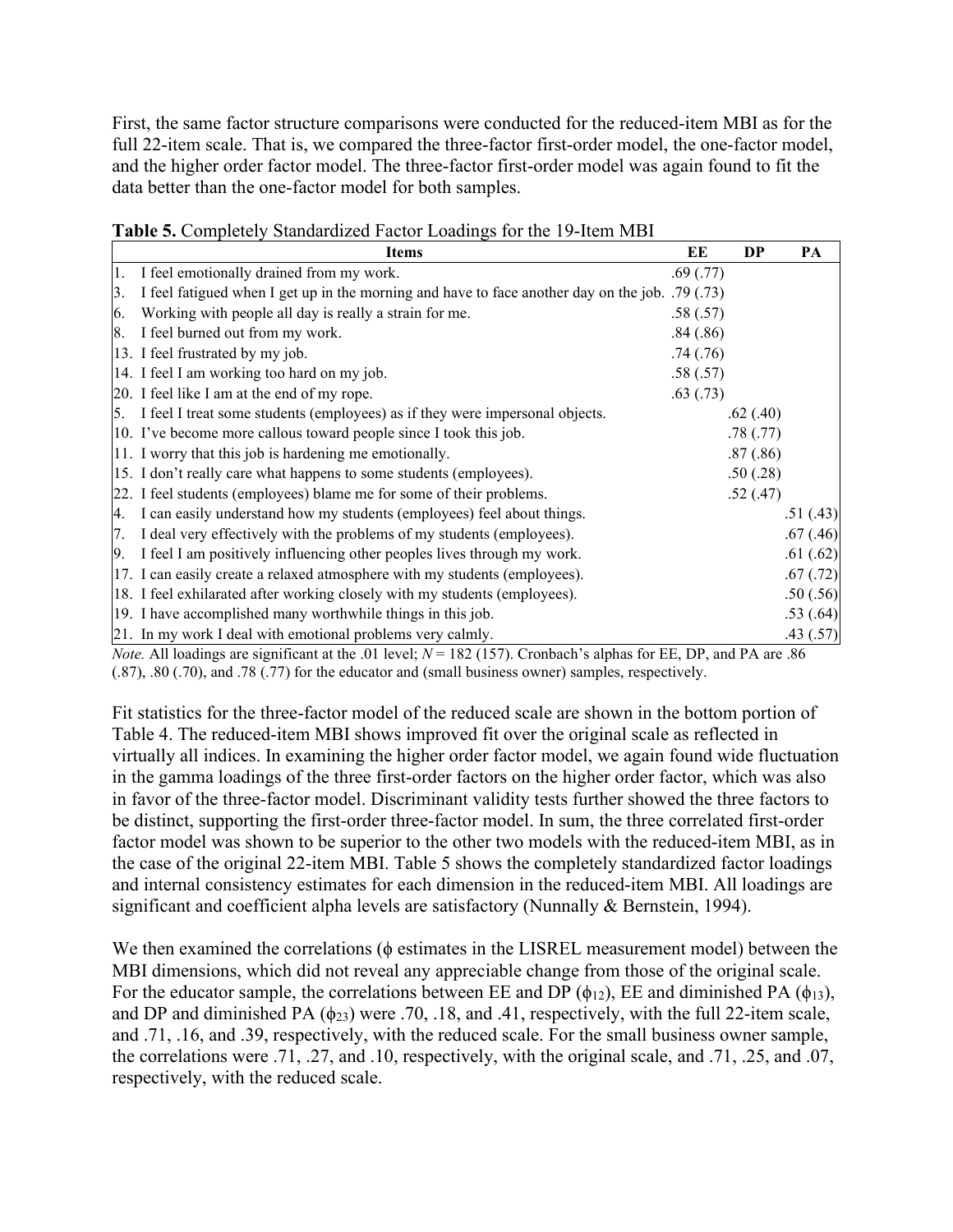In summary, the post hoc elimination of the three items from the original MBI was based on previous research, the content validity of the items, and cross-sample measurement problems associated with these items. The analyses described above suggest that the reduced-item MBI fit the data better and did not substantially alter the relationships between the dimensions as evidenced in both samples. Although further cross-validation is called for, we tentatively conclude that the reduced-item MBI has better psychometric measurement properties than the original scale. In the next section, we report the results of the invariance tests with the reduceditem scale.

#### Measurement Invariance Tests

To further test Hypothesis 1, multiple-group measurement invariance tests with LISREL VIII were performed on the reduced-item MBI. When parallel data exist across groups, multiplegroup analysis offers a powerful test of the equivalence of factor solutions across samples because it rigorously assesses measurement properties (Bagozzi & Heatherton, 1994; Marsh, 1994).

In general, models of invariance are tested hierarchically, where the hierarchy begins with the least restrictive model and builds toward progressively more restrictive models across groups. Although there is no consensus on the ordering of the subsequent models of invariance, the following hierarchy for measurement models has been recommended: (a) a model specifying invariant factor loadings across groups; (b) a model specifying invariant factor loadings, invariant factor variances, and correlations across groups; and (c) a model specifying invariant factor loadings, invariant factor correlations, and invariant measurement error variances across groups (Marsh, 1994).

With the reduced-item MBI, parameter specifications for both samples were compared simultaneously. First, a baseline model with no invariance constraints specified across samples was estimated. This model served as a comparison standard for the remaining models in the hierarchy. The fit indices for the baseline model were  $\chi^2$  = 583.55 (*df* = 298), RMSEA = .053,  $GFI = .84$ , NNFI = .86, and CFI = .88. The model with the factor loadings constrained to be invariant across groups was then estimated. The chi-square difference between this model and the baseline model was not significant ( $\chi^2$ <sub>diff(16)</sub> = 24.7, *p* > .05), indicating that the factor loadings are not statistically different across groups. Adequate fit was also found for the factor loadings invariant model across indices (RMSEA = .053, GFI = .84, NNFI = .86). Only the CFI changed from .88 in the baseline model to .87 in the factor loadings invariant model. In sum, adequate evidence of invariant factor loadings exists for the two samples.

We then estimated the model that constrained the factor loadings, factor variances, and factor correlations invariant across groups. The difference in chi-square statistic between this model and the baseline model was significant  $(\chi^2_{\text{diff}(22)} = 48.49, p < .05)$ . However, some authors suggest that reasonable fit indices may suggest the models are not appreciably different (see Marsh, 1994). In other words, fit indices should also be used to assess invariance. The fit indices for the factor loadings, factor variances, and correlations invariant model did not change dramatically from the baseline model (RMSEA = .054, GFI = .83, NNFI = .85, CFI = .86). This suggests reasonable evidence for the parameter invariance between the two models.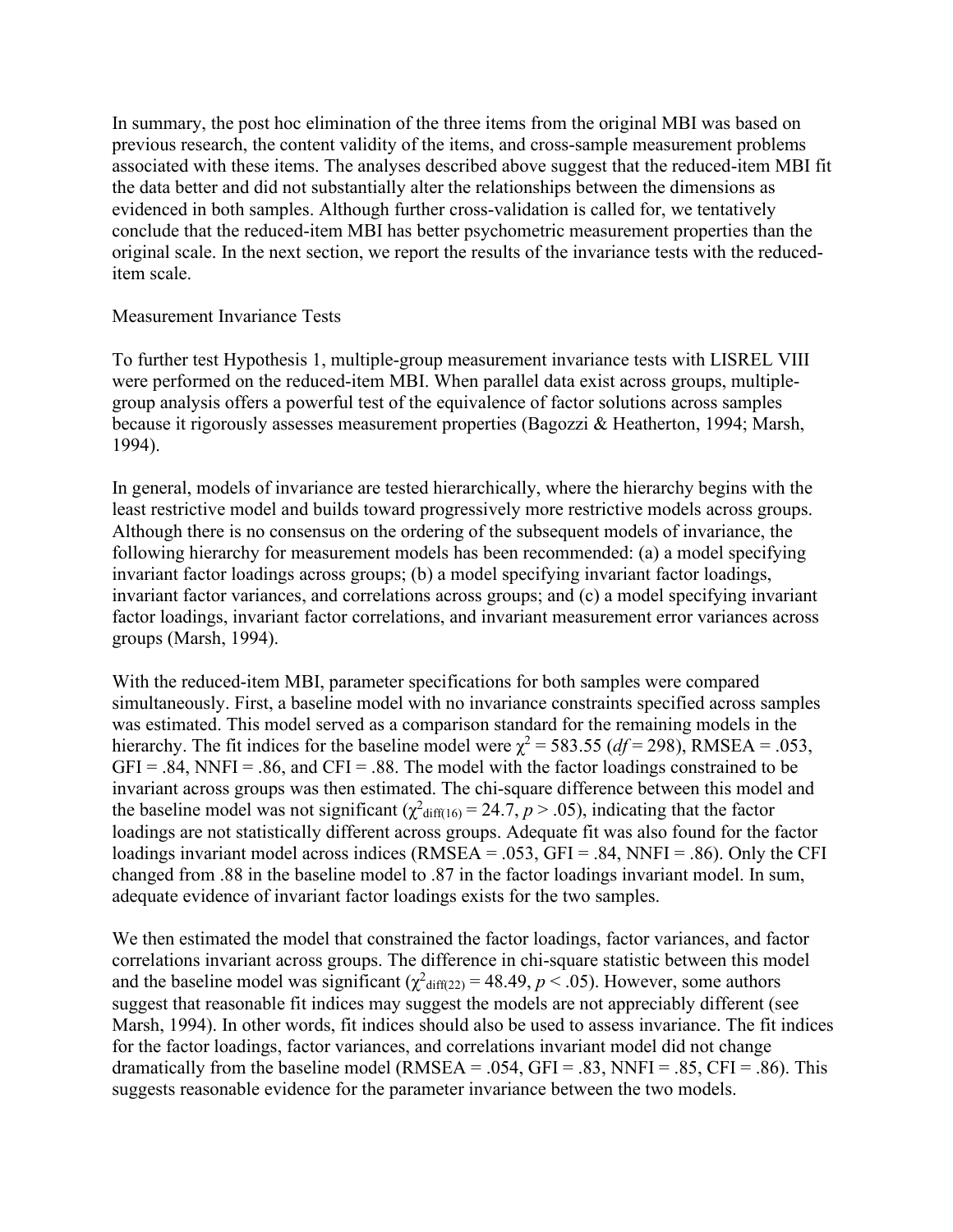The last model estimated was the one that constrained the factor loadings, factor variances and correlations, and measurement error variances invariant across groups. This model was again compared with the baseline model. The difference in fit between the two models was significant  $(\chi^2_{\text{diff}(41)} = 205.16, p < .05)$ , and the fit indices for this model were appreciably different from those of the baseline model (RMSEA = .063, GFI = .80, NNFI = .80, CFI = .80). As such, evidence of invariant measurement error variance did not seem to exist. Overall, strong evidence for factor loadings invariance was found, which is considered by some as the most important level of measurement invariance across samples (Marsh, 1994).

#### Differential Correlations

Hypothesis 2 is related to the correlation pattern between the MBI dimensions and several stressrelated variables that have been identified in previous research. Hypothesis 2 posits that the correlation pattern will be similar across the educators and small business owners. To provide a rigorous test for H2, Pearson correlations were computed and significance tests of differential correlations as proposed by Cohen and Cohen (1983, pp. 56–57) were performed. Each stressrelated variable was examined for its pattern of correlations with the MBI dimensions. For example, the EE–job tension correlation was compared with the DA–job tension and PA–job tension correlations.

| <b>Variables</b>     | EE(1)                       | DP(2)             | PA(3)             |
|----------------------|-----------------------------|-------------------|-------------------|
|                      | Educators sample            |                   |                   |
| Job tension          | $.707^{2,3}$                | $.436^{1,3}$      | $.105^{1,2}$      |
| Role conflict        | .466 <sup>3</sup>           | .433 <sup>3</sup> | $.135^{1,2}$      |
| Work-family conflict | $.566^{2,3}$                | $.356^{1,3}$      | $.199^{1,2}$      |
| Job satisfaction     | $-.536^{2,3}$               | $-.4051$          | $-.3461$          |
| Life satisfaction    | $-.4521$                    | $-.3352$          | $-.380$           |
| Propensity to leave  | .381 <sup>3</sup>           | .374 <sup>3</sup> | $.143^{1,2}$      |
|                      | Small business owner sample |                   |                   |
| Variables            | EE(1)                       | DP(2)             | PA(3)             |
| Job tensions         | $.676^{2,3}$                | $.384^{1,3}$      | $.141^{1,2}$      |
| Work-family conflict | .504 <sup>3</sup>           | .395 <sup>3</sup> | $.053^{1,2}$      |
| Job satisfaction     | $-.374$                     | $-.293$           | $-.298$           |
| Life satisfaction    | $-.636^{2,3}$               | $-.3881$          | $-.3171$          |
| Propensity to leave  | .293                        | .159              | .138              |
| Depression           | .592 <sup>3</sup>           | .479 <sup>3</sup> | $.214^{1,2}$      |
| Physical symptoms    | $.493^{2,3}$                | .254 <sup>1</sup> | .136 <sup>1</sup> |

**Table 6.** Differential Correlations between Burnout Dimensions and Related Variables

*Note.* The superscripted numbers 1, 2, and 3 represent dimensions of the MBI for emotional exhaustion, depersonalization, and personal accomplishment, respectively. The PA items have been reverse-coded so that all three dimensions are positively correlated. For each construct, the superscripts indicate the dimensions for which the subscales differ on the basis of a *t* test at the .05 significance level. For example, for the Educator sample, the job satisfaction correlation with emotional exhaustion is significantly different than the job satisfaction correlation with depersonalization.

The Pearson correlations between the MBI dimensions and some related constructs identified in previous studies are presented in Table 6. Also shown are the results of the differential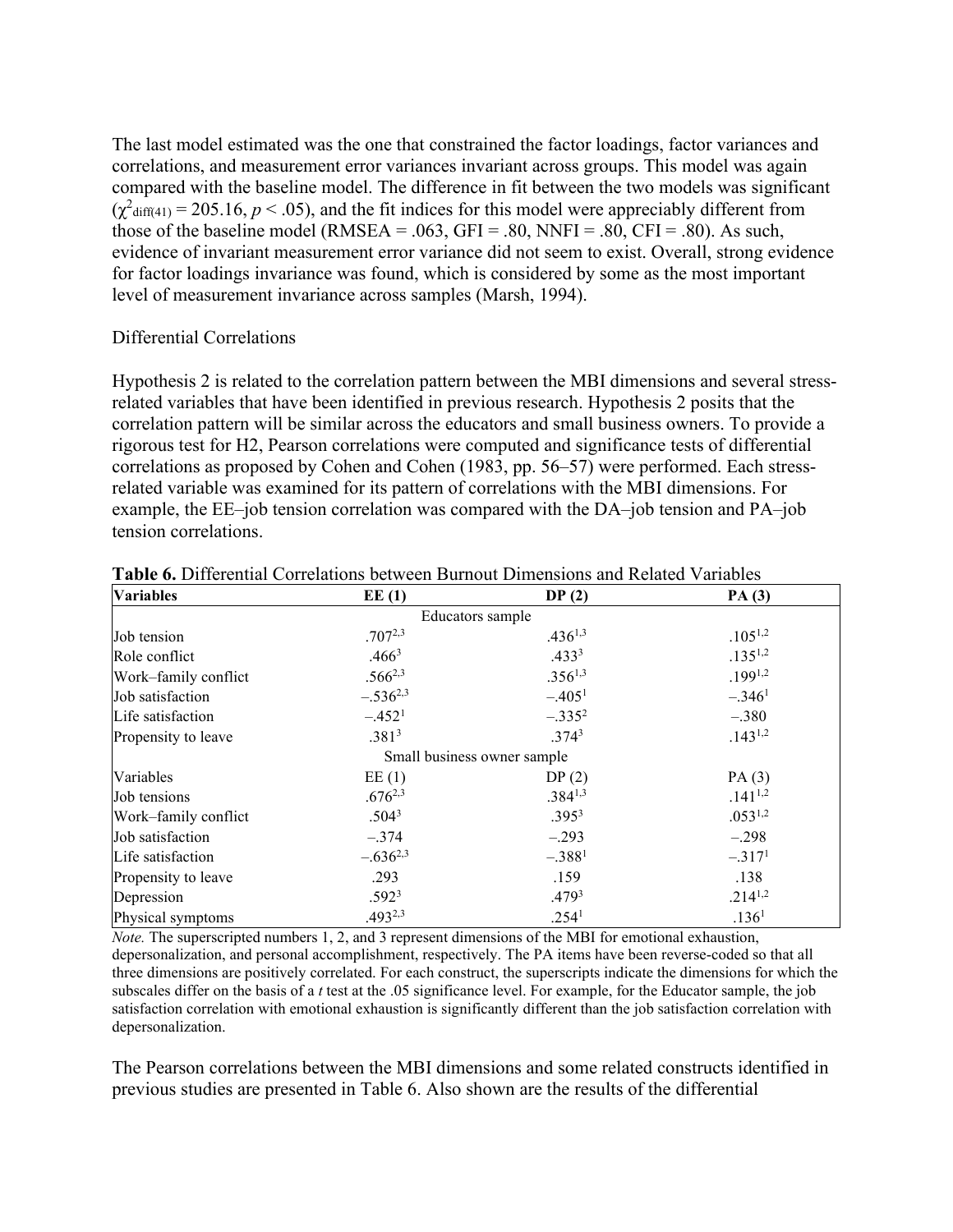correlation tests, indicated by the superscripts. For any selected variable, the superscripts indicate on which dimensions the correlations are different at the .05 significance level. For instance, in the educator sample, job tension has a correlation of .707 with EE. This correlation is significantly different from the correlations between job tension and DP (indicated by the superscript 2) and between job tension and PA (indicated by the superscript 3).

The correlations between job tension and the individual MBI dimensions are all significantly different with an identical pattern across the two samples. This pattern indicates that job tension is more strongly related to EE than to the other two burnout dimensions, and the relationship between job tension and PA seems to be the weakest. Work–family conflict exhibited similar correlation pattern across the two samples, although the difference between its correlations with EE and DP were significant in the educator sample while nonsignificant in the small business owner sample. Overall, results of the dependent correlation *t* tests showed that most of these differences (24 out of 39, i.e., 61.5%) were statistically significant. More important than the statistical significance may be the overall, cross-sample pattern in the magnitude of the correlations between the selected variables and each of the MBI dimensions. With the exceptions of life satisfaction in the educator sample and job satisfaction in the small business owner sample, all the selected variables exhibited highest correlations with EE, lowest with PA, with the correlations with DP in between. Therefore, it is concluded that Hypothesis 2 is generally supported.

# **DISCUSSION**

The inability of this study to support the higher order factor structure of burnout lends evidence to the idea that EE, DP, and PA are conceptually, statistically, and practically distinct components of burnout (Green & Walkey, 1988; Maslach & Jackson, 1981). This suggests that future researchers should be careful not to aggregate MBI subscales, since this may result in a loss of diagnostic information and compromise intervention and monitoring of therapeutic progress. In other words, unique treatment may be required for individuals with varied levels of EE, DP, and diminished PA.

Based on both conceptual and empirical ground, we eliminated three items in the original MBI, resulting in a 19-item scale. The new scale better fits the data from both samples and exhibited correlations between the subscales that are similar to those of the original MBI. Although this elimination was post hoc in this study, and further validation is absolutely needed, the deletion is consistent with previous research on the MBI and should not be regarded as model specification for the sole purpose of data fitting. We expect future research to confirm the 19-item scale to be a better representation of workplace burnout.

Our results support the generalization of the MBI to occupational groups other than humanservice workers. Burnout has been defined and studied primarily as a pattern of responses to stressors at work (Cordes & Dougherty, 1993). Given the divergent occupations of our two samples, one would expect the stressors encountered in the two occupations also to be dissimilar. From this viewpoint, our results are noteworthy for the general similarity in responses of the two samples. That is, both the mean level of responses on the burnout dimensions and related variables (see Table 1) and the pattern of correlations between the three dimensions and related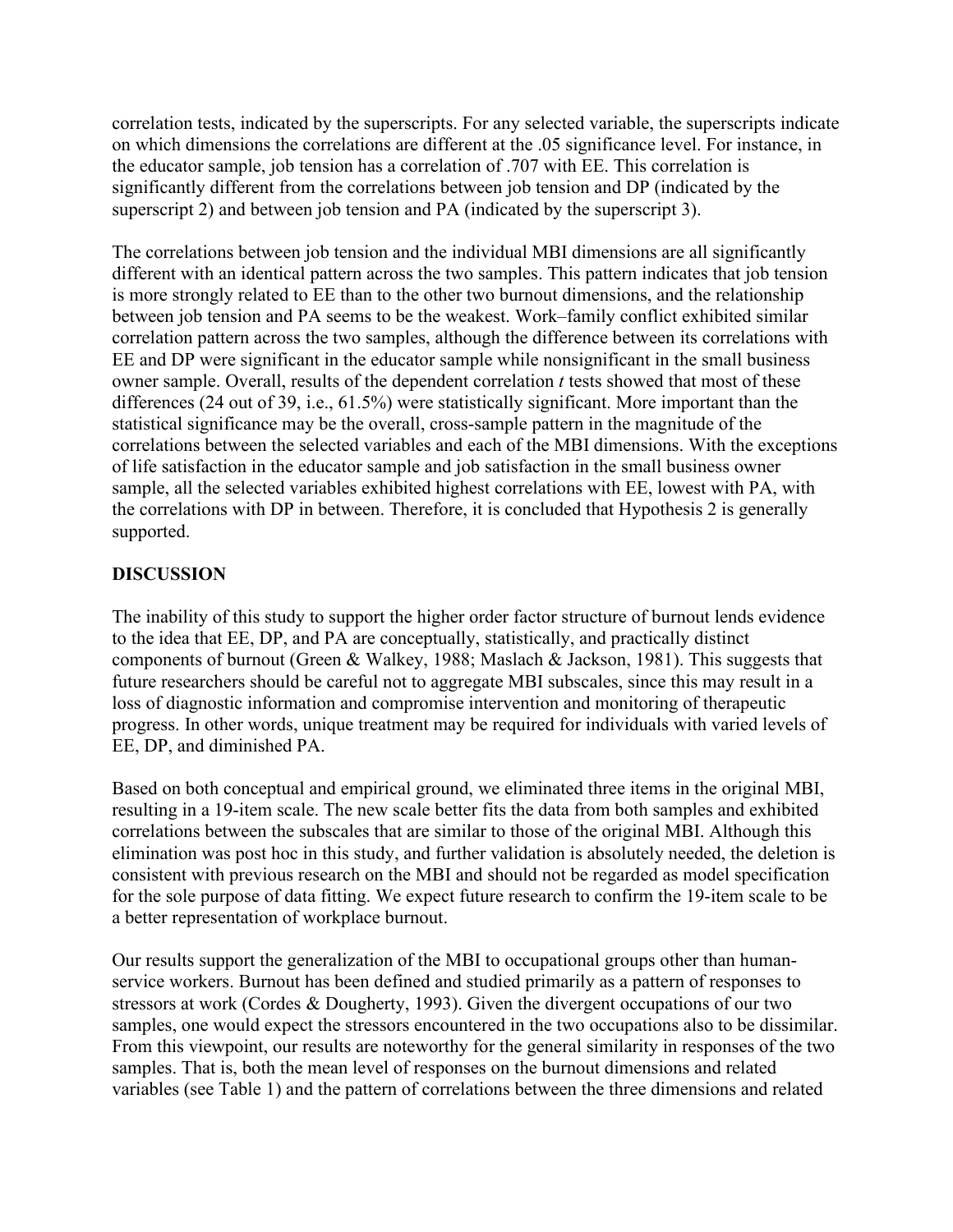constructs (see Table 6) are rather similar. This suggests that dissimilar stressors (inputs) may result in similar human responses among different occupations. If this suggested relationship is true, it implies that the MBI may be generalized over other divergent work settings.

The measurement invariance tests established the statistically equivalent factor loadings of the shortened MBI scale items across the two samples in this study. The analyses suggest that the burnout phenomenon may be equally pervasive in occupations other than human services and that the relative magnitude of each dimension may be very similar across samples. The invariance tests thus offered some initial evidence that the MBI and its dimensionality can be generalized from the traditional human service workers to workers outside that field. The differential correlation tests, to which we now turn, further indicate the generalizability of the MBI.

The differential correlations found among the three burnout dimensions resemble those found by other recent studies and reviews (Lee & Ashforth, 1996; Cordes & Dougherty, 1993). Overall, we found that stress-related variables were typically more strongly correlated with EE than DP or PA for both samples. This also suggests that potentially interesting and valuable information may get lost when the three MBI dimensions are aggregated.

Perhaps more noteworthy than simply the magnitude and direction of the differential correlations found in this study is that our results generally held for both educators and small business owners alike. By using such diverse samples, this study responds to calls for generalizability of the MBI outside of human service occupations (e.g., Lee & Ashforth, 1996). Thus, burnout may be a phenomenon common to many different occupations and contexts, where three correlated, but distinct, types of burnout require assessment. Our findings indicate that managing a business, as opposed to interacting with clients or students, also can lead to feelings of burnout. Further, burnout in occupations other than those directly providing human services can be measured with the MBI.

The differential correlations between the MBI dimensions and job tension and work–family conflict seem particularly interesting. While results relating to job tension and work–family conflict were generally consistent between the two samples, it is noted that work–family conflict had a stronger relationship with reduced PA for educators than for business owners, whereas job tension had a stronger relationship with that dimension among business owners. Perhaps the nature of the two positions can help explain this difference. Dealing with students all day, when combined with conflict between one's job and family situation, can result in educators feeling that they are not accomplishing much in the way of providing education. If an educator is already feeling some level of stress, any problem at school probably seems greater than it really is. This type of reasoning may lead the individual to attribute their negative feelings to his/her inability to successfully reach students. Even though this may not be the case, he/she thinks nothing worthwhile has been accomplished. For business owners, it is fairly easy to understand how directly the tension involved in meeting a payroll and dealing with the day-to-day headaches of running a business could be translated into feelings that nothing worthwhile is really being accomplished.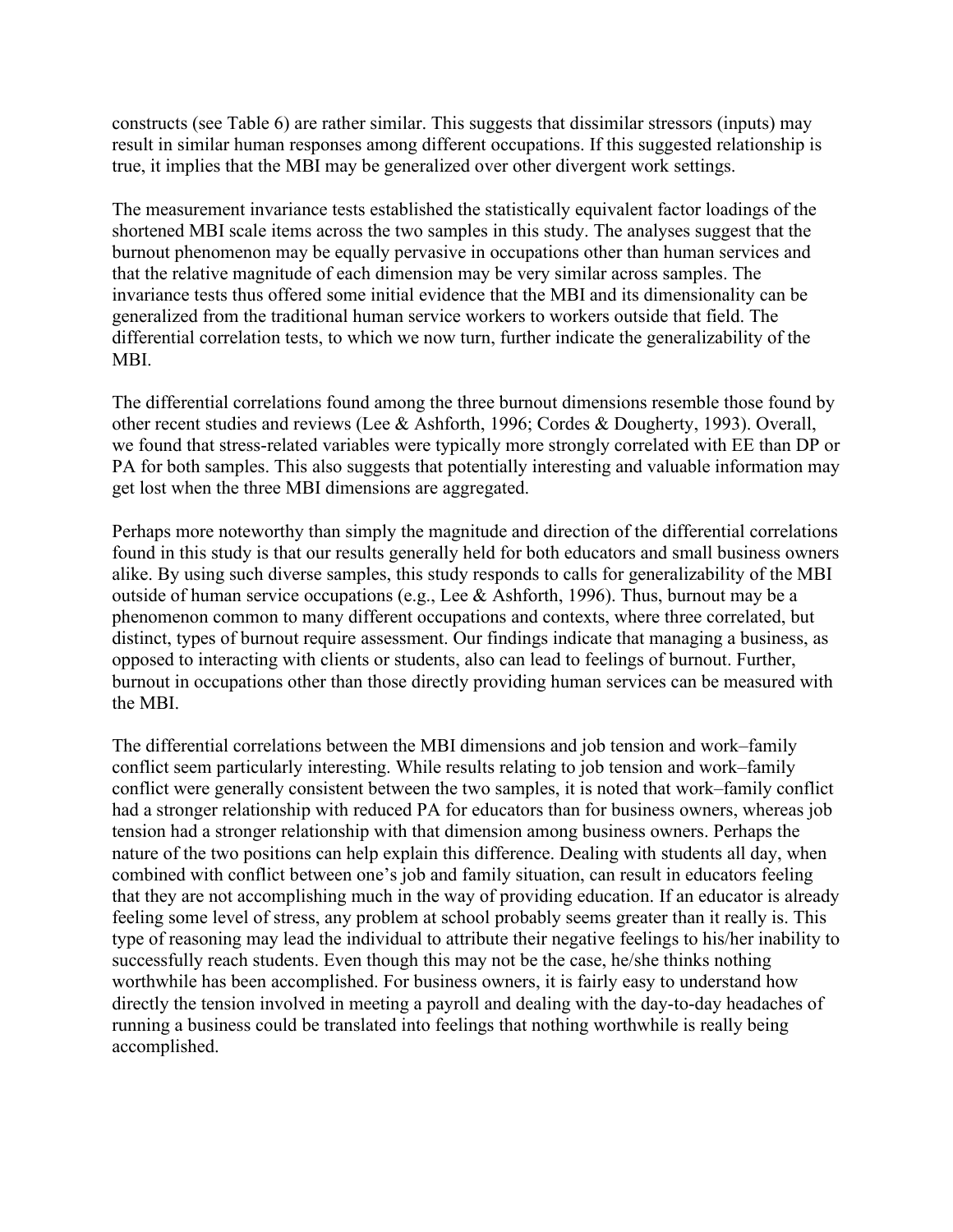Although the two samples have much in common in the general patterns of differential correlations, there are at least two differences between the two samples that are noteworthy. First, the MBI dimensions are more strongly related to job satisfaction among educators than business owners. This may be a result of the higher levels of personal interaction with larger numbers of individuals that working in public education requires and the relatively greater role this interaction plays in the educators' overall job situation. Further, it appears that burnout is more highly correlated with propensity to leave among educators than it is for business owners. Perhaps educators do not see any career alternatives short of leaving the position. Business owners, on the other hand, may be able to convince themselves that they will get through the stressed times when increased sales and business growth are realized.

Finally, we found that EE and DP were highly correlated with feelings of depression and physical symptoms among business owners. Operating a business takes a toll on individuals, physically and mentally. As feelings of burnout increase, perhaps this mental stress can affect the individual physically and psychologically. Conversely, since owning a business can require long work hours, perhaps the physical breakdown of the owner occurs concurrently with burnout, resulting in even more physical problems and greater levels of burnout.

#### Limitations and Future Research

While the findings of the current research are significant and generally support the hypotheses, there are several limitations. First, the findings are based on one sample of educators and one sample of small business owners. Further, we did not send a second survey to nonrespondents. Thus, we are unable to determine if those individuals were statistically different from the respondents. Initial response rates, however, are at least comparable with many others found in studies of individual behavior in organizations. The use of a cross-sectional study design also represents a limitation. Longitudinal data would allow for better understanding the true nature of the relationship between burnout and the stress-related variables included in the study. While previous research has identified these constructs conceptually or empirically, our data do not permit a definite statement to be made regarding causation. A third limitation involves the relatively small sample sizes used in the studies relative to the number of items being analyzed. Larger samples might provide increased confidence that study findings would be consistent across other similar groups.

Additional research is needed to further determine other occupations, beyond human services, where the MBI can be used as a relevant and useful measure. These could include factory workers as well as their managers. While the current study examined business owners, these individuals may differ from mid-level managers. Additional research is required to determine if these managers experience EE, DP, or reduced PA. While a manager's personal contacts may not be with clients/students/customers, the job can still involve a substantial amount of stressful, personal interaction with employees. It is possible that these types of high-interaction environments are also related to increased perceptions of EE, DP, and lower levels of PA among managers. Further research in this area is important since today's stressful, team-oriented work settings may breed feelings of burnout among employees of a firm, even if they do not interact directly with clients.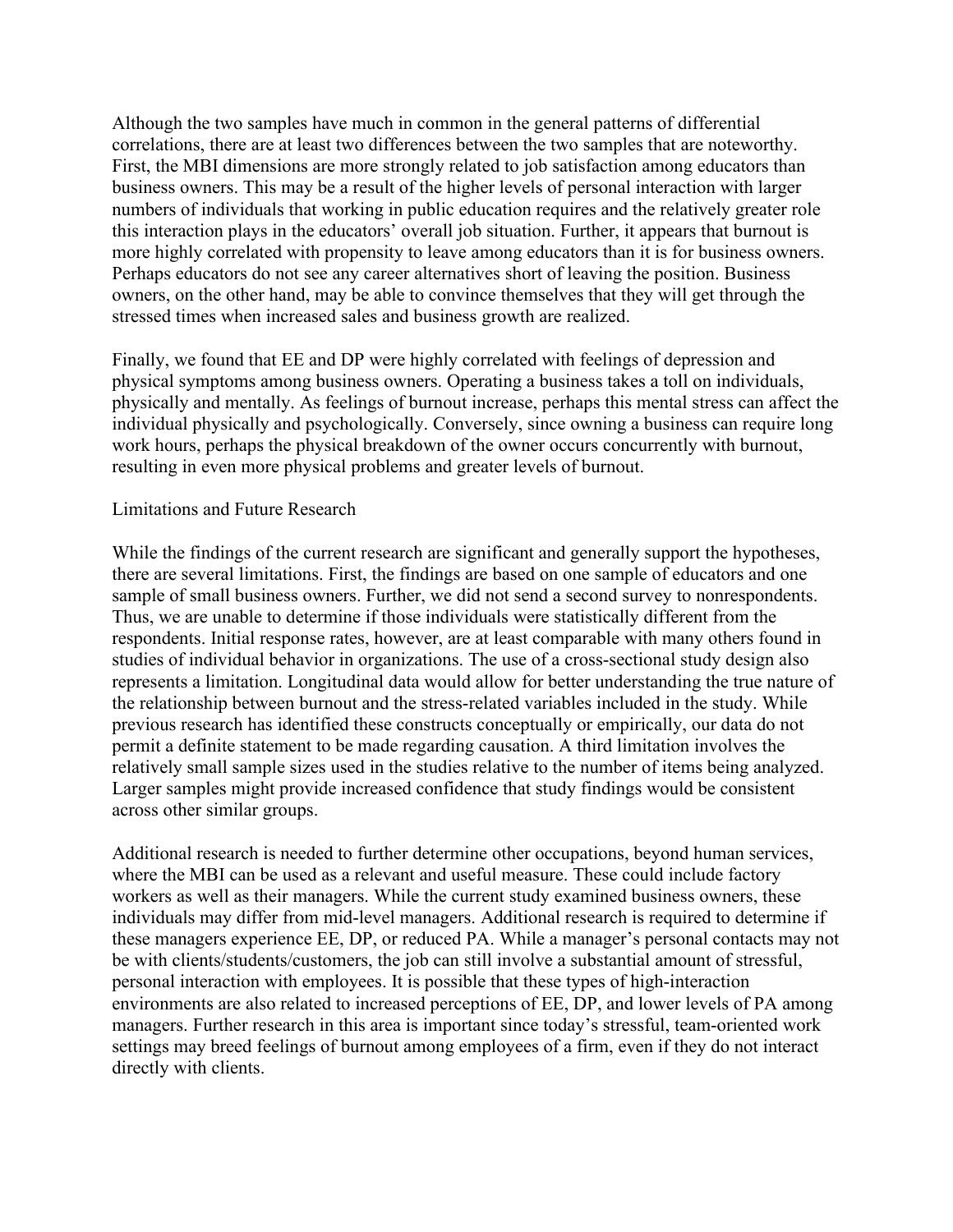Another area for future research concerning MBI correlates involves conducting longitudinal research to better understand whether role conflict and work–family conflict constructs, typically viewed as demand variables (e.g., Bacharach et al., 1991; Boles et al., 1997), are indeed antecedents of burnout or merely correlates of that construct. Without conducting longitudinal studies, these relationships cannot be adequately determined. The same also is true for possible outcome variables such as job satisfaction and propensity to leave. Only a longitudinal design can address these issues.

#### **REFERENCES**

- Bacharach, S. B., Bamberger, P., & Conley, S. (1991). Work-home conflict among nurses and engineers: Mediating the impact of role stress on burnout and satisfaction at work. *Journal of Organizational Behavior,* **12,** 39–53.
- Bagozzi, R. P., & Heatherton, T. F. (1994). A general approach to representing multifaceted personality constructs: Application to state self-esteem. *Structural Equation Modeling,* **1,**  $35-67$ .
- Bentler, P. M. (1990). Comparative fit indices in structural equation modeling, *Psychological Bulletin,* **107,** 238–246.
- Bluedorn, A. C. (1982). A unified model of turnover from organizations. *Human Relations,* **35,** 135–153.
- Boles, J. S., Johnston, M. W., & Hair, J. F. (1997). Role stress, work–family conflict and emotional exhaustion: Inter-relationships and effects on some work-related consequences. *Journal of Personal Selling and Sales Management,* **17,** 17–28.
- Bollen, K. A. (1989). *Structural equations with latent variables.* New York: Wiley.
- Brookings, J. B., Bolton, B., Brown, C. E., & McEvoy, A. (1985). Self-reported job burnout among female human service professionals. *Journal of Occupational Behavior,* **6,** 143– 150.
- Browne, M. W., & Cudeck, R. (1993). Alternative ways of assessing model fit. In K. A. Bollen & I. S. Long (Eds.), *Testing structural equation models.* Newbury Park, CA: Sage.
- Burke, R. J., & Greenglass, E. (1995). A longitudinal study of psychological burnout in teachers. *Human Relations,* **48,** 187–202.
- Byrne, B. M. (1991). The Maslach Burnout Inventory: Validating factorial structure and invariance across intermediate, secondary, and university educators. *Multivariate Behavioural Research,* **26,** 477–499.
- Byrne, B. M. (1993). The Maslach Burnout Inventory: Testing for factorial validity and invariance across elementary, intermediate and secondary teachers. *Journal of Occupational and Organizational Psychology,* **66,** 197–212.
- Cohen, J., & Cohen, P. (1983). *Applied multiple regression/correlation analysis for the behavioral science.* Hillsdale, NJ: Erlbaum.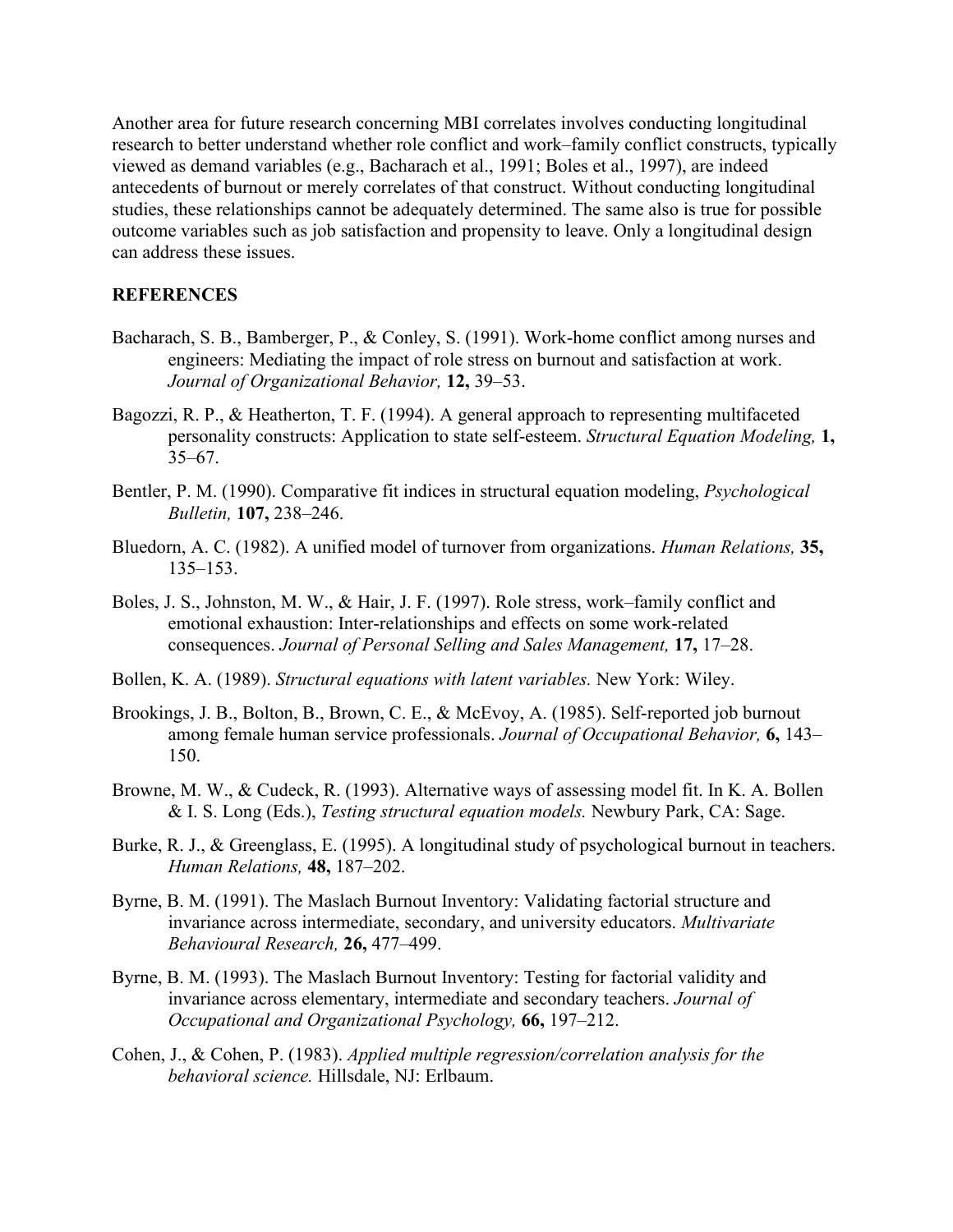- Cordes, C. L., & Dougherty, T. W. (1993). A review and an integration of research on job burnout. *Academy of Management Review,* **18,** 621–656.
- Dignam, J. T., Barrera, M., Jr., & West, S. G. (1986). Occupational stress, social support, and burnout among correctional officers. *American Journal of Community Psychology,* **14,**  177–193.
- Firth, H., McIntee, J., McKeown, P., & Britton, P. G. (1985). Maslach Burnout Inventory: Factor structure and norms for British nursing staff. *Psychological Reports,* **57,** 147–150.
- Floyd, F., & Widaman, K. (1995). Factor analysis in the development and refinement of clinical assessment instruments. Special issue: Methodological issues in psychological research. *Psychological-Assessment,* **7,** 286–299.
- Garden, A. (1987). Depersonalization: A valid dimension of burnout? *Human Relations,* **40,**  545–560.
- Gerbing, D. W., & Anderson, J. C. (1984). On the meaning of within-factor correlated measurement errors. *Journal of Consumer Research,* **11,** 572–580.
- Green, D. E., & Walkey, F. H. (1988). A confirmation of the three-factor structure of the Maslach Burnout Inventory. *Educational and Psychological Measurement,* **48,** 579–585.
- Hair, J. H., Anderson, R. E., Tatham, R. L., & Black, W. C. (1995). *Multivariate data analysis*   $(4<sup>th</sup>$  ed.). Englewood Cliffs, NJ: Prentice–Hall.
- Hendrix, W. H., Nestor, K. O., & Troxler, R. G. (1985). Behavior and psychological consequences of stress and its antecedent factors. *Journal of Applied Psychology,* **70,**  560–568.
- Hollon, S. D., & Kendall, P. C. (1980). Cognitive self-statements in depression: Development of an automatic thoughts questionnaire. *Cognitive Therapy and Research,* **4,** 383–395.
- House, R. J., & Rizzo, J. R. (1972). Role conflict and ambiguity as critical variables in a model of organizational behavior. *Organizational Behavior and Human Performance,* **7,** 467– 505.
- Hoyle, R. H., & Panter, A. (1994). Writing about structural equation models. In R.H. Hoyle (Ed.), *Structural equation modeling concepts, issues, and applications* (pp. 158–176). Newbury Park, CA: Sage.
- Hu, L., & Bentler, P. M. (1995). Evaluating model fit. In R.H. Hoyle (Eds.), *Structural equation modeling: Concepts, issues, and applications.* Thousand Oaks, CA: Sage.
- Iwanicki, E. F., & Schwab, R. L. (1981). A cross validation study of the Maslach Burnout Inventory. *Educational and Psychological Measurement,* **41,** 1167–1174.
- Jackson, S. E., Schwab, R. L., & Schuler, R. S. (1986). Toward an understanding of the burnout phenomenon. *Journal of Applied Psychology,* **71,** 630–640.
- Joreskog, K. G., & Sorbom, D. (1996). *LISREL VIII: User's reference guide.* Chicago: Scientific Software International.